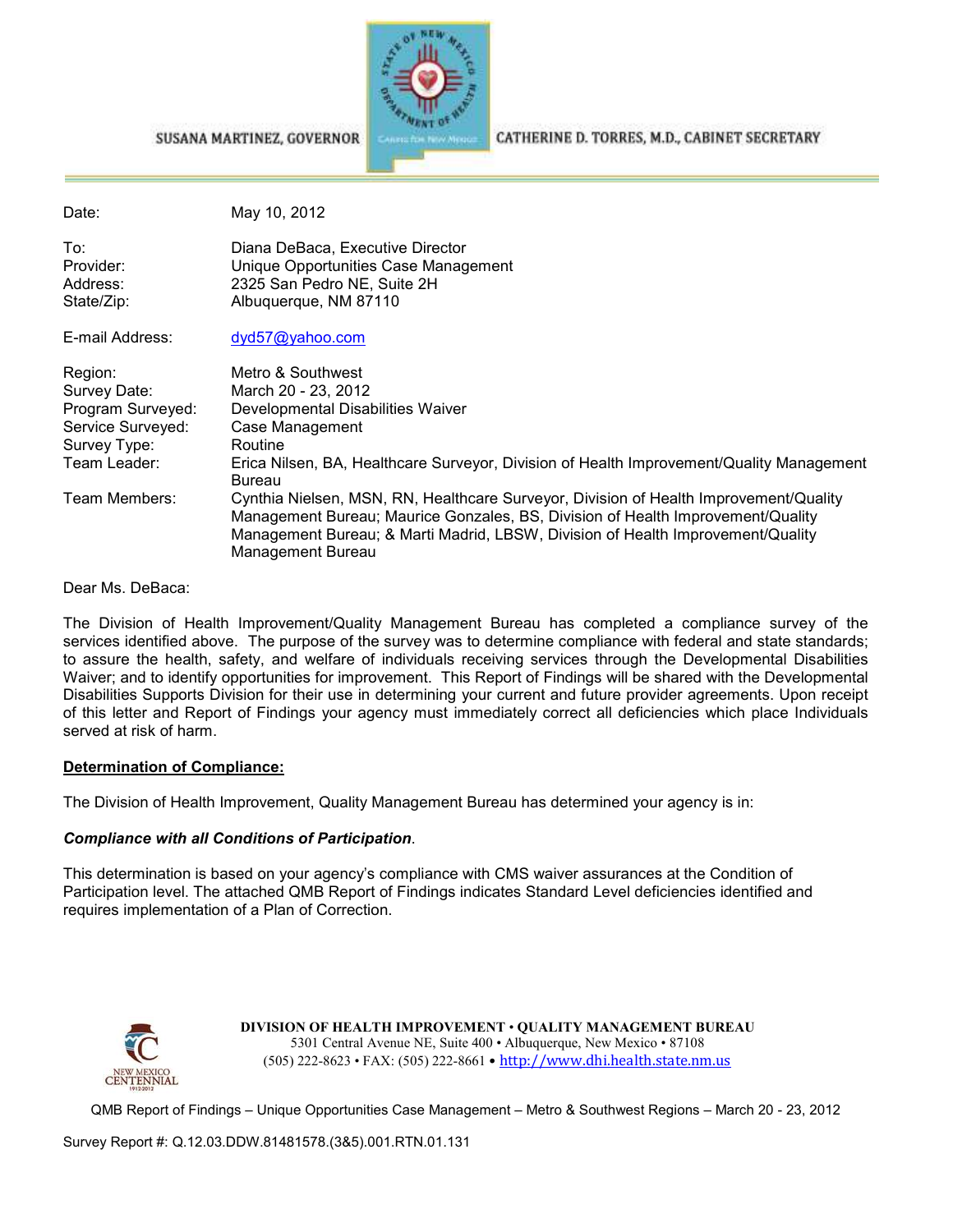#### **Plan of Correction:**

The attached Report of Findings identifies the Standard Level and/or Condition of Participation deficiencies found during your agency's compliance review. You are required to complete and implement a Plan of Correction. Your agency has a total of 45 business days (10 business days to submit your POC for approval and 35 days to implement your *approved* Plan of Correction) from the receipt of this letter.

#### **Submission of your Plan of Correction:**

Please submit your agency's Plan of Correction in the space on the two right columns of the Report of Findings. *(See attachment "A" for additional guidance in completing the Plan of Correction)*.

Within 10 business days of receipt of this letter your agency Plan of Correction must be submitted to the parties below:

**1. Quality Management Bureau, Attention: Plan of Correction Coordinator 5301 Central Ave. NE Suite 400 Albuquerque, NM 87108** 

#### **2. Developmental Disabilities Supports Division Regional Office for region of service surveyed**

Upon notification from QMB that your *Plan of Correction has been approved*, you must implement all remedies and corrective actions to come into compliance. If your Plan of Correction is denied, you must resubmit a revised plan as soon as possible for approval, as your POC approval and all remedies must be completed within 45 business days of the receipt of this letter.

Failure to submit your POC within the allotted 10 business days or complete and implement your Plan of Correction within the total 45 business days allowed may result in the imposition of a \$200 per day Civil Monetary Penalty until it is received, completed and/or implemented.

#### **Request for Informal Reconsideration of Findings (IRF):**

If you disagree with a finding of deficient practice, you have 10 business days upon receipt of this notice to request an IRF. Submit your request for an IRF in writing to:

> QMB Deputy Bureau Chief 5301 Central Ave NE Suite #400 Albuquerque, NM 87108 Attention: IRF request

See Attachment "C" for additional guidance in completing the request for Informal Reconsideration of Findings. The request for an IRF will not delay the implementation of your Plan of Correction which must be completed within 45 total business days (10 business days to submit your POC for approval and 35 days to implement your *approved* Plan of Correction). Providers may not appeal the nature or interpretation of the standard or regulation, the team composition or sampling methodology. If the IRF approves the modification or removal of a finding, you will be advised of any changes.

Please call the Plan of Correction Coordinator at 505-699-0714 if you have questions about the Report of Findings or Plan of Correction. Thank you for your cooperation and for the work you perform.

Sincerely,

Erica Nilsen, BA

Erica Nilsen, BA Team Lead/Healthcare Surveyor Division of Health Improvement Quality Management Bureau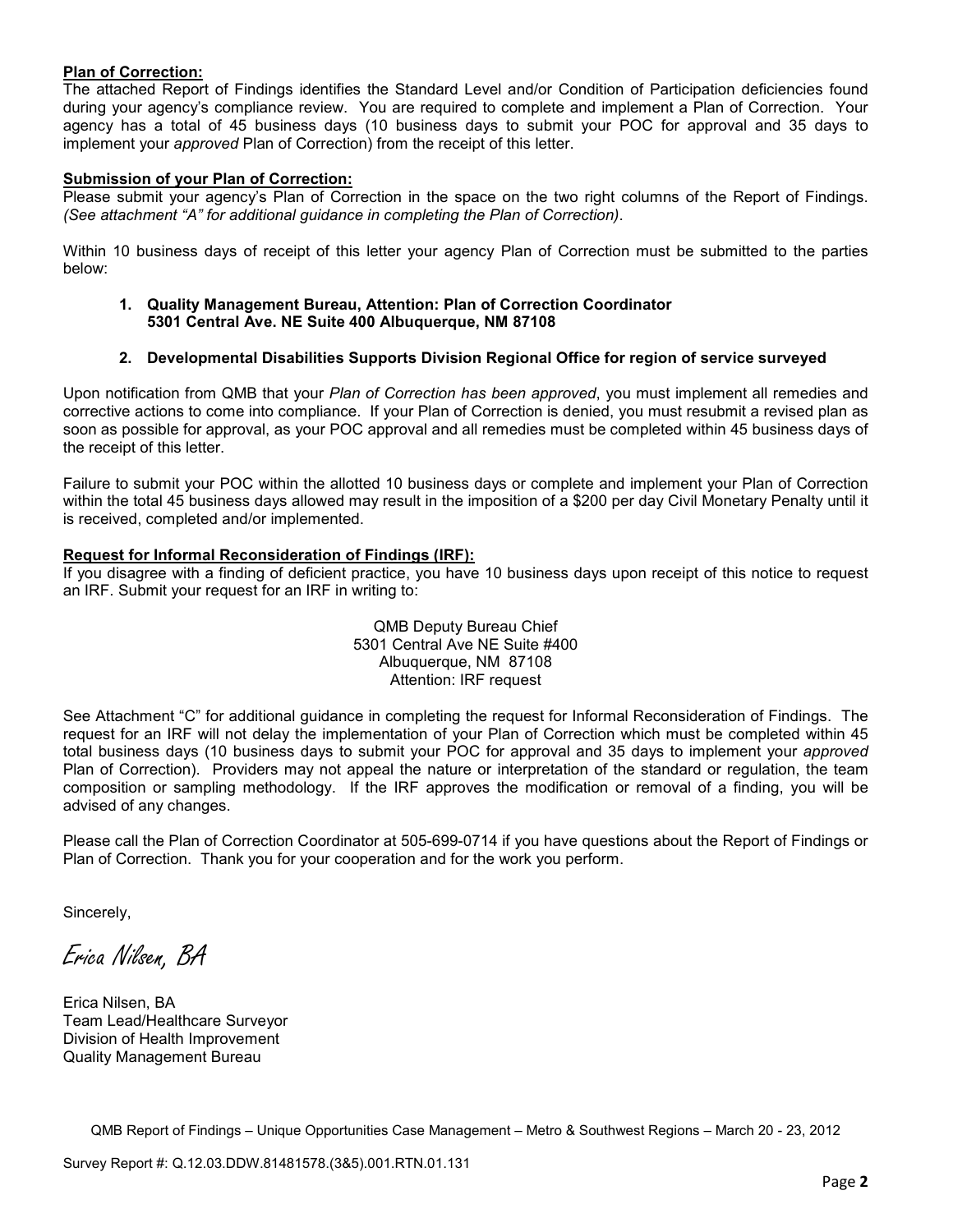| <b>Entrance Conference Date:</b><br>March 20, 2012<br>Present:<br><b>Unique Opportunities Case Management</b><br>Diana DeBaca, Executive Director<br><b>DOH/DHI/QMB</b><br>Erica Nilsen, BA, Team Lead/Healthcare Surveyor<br>Cynthia Nielsen, MSN, RN, Healthcare Surveyor<br>Maurice Gonzales, BS, Healthcare Surveyor<br><b>Exit Conference Date:</b><br>March 23, 2012<br>Present:<br><b>Unique Opportunities Case Management</b><br>Diana DeBaca, Executive Director<br>DOH/DHI/QMB<br>Erica Nilsen, BA, Team Lead/Healthcare Surveyor<br>Marti Madrid, LBSW, Healthcare Surveyor<br><b>Administrative Locations Visited</b><br>Number:<br>1<br>Number:<br>17<br><b>Total Sample Size</b><br>1 - Jackson Class Members<br>16 - Non-Jackson Class Members<br>Persons Served Records Reviewed<br>Number:<br>17<br>Number:<br>Case Managers Interviewed<br>5<br>Number:<br>Case Mgt Personnel Records Reviewed<br>5<br><b>Administrative Files Reviewed</b><br><b>Billing Records</b><br>$\bullet$<br><b>Medical Records</b><br>$\bullet$<br><b>Incident Management Records</b><br>٠<br><b>Personnel Files</b><br><b>Training Records</b><br><b>Agency Policy and Procedures</b><br><b>Caregiver Criminal History Screening Records</b><br><b>Employee Abuse Registry</b><br>Quality Assurance / Improvement Plan | <b>Survey Process Employed:</b> |  |  |
|---------------------------------------------------------------------------------------------------------------------------------------------------------------------------------------------------------------------------------------------------------------------------------------------------------------------------------------------------------------------------------------------------------------------------------------------------------------------------------------------------------------------------------------------------------------------------------------------------------------------------------------------------------------------------------------------------------------------------------------------------------------------------------------------------------------------------------------------------------------------------------------------------------------------------------------------------------------------------------------------------------------------------------------------------------------------------------------------------------------------------------------------------------------------------------------------------------------------------------------------------------------------------------------------------------------------|---------------------------------|--|--|
|                                                                                                                                                                                                                                                                                                                                                                                                                                                                                                                                                                                                                                                                                                                                                                                                                                                                                                                                                                                                                                                                                                                                                                                                                                                                                                                     |                                 |  |  |
|                                                                                                                                                                                                                                                                                                                                                                                                                                                                                                                                                                                                                                                                                                                                                                                                                                                                                                                                                                                                                                                                                                                                                                                                                                                                                                                     |                                 |  |  |
|                                                                                                                                                                                                                                                                                                                                                                                                                                                                                                                                                                                                                                                                                                                                                                                                                                                                                                                                                                                                                                                                                                                                                                                                                                                                                                                     |                                 |  |  |
|                                                                                                                                                                                                                                                                                                                                                                                                                                                                                                                                                                                                                                                                                                                                                                                                                                                                                                                                                                                                                                                                                                                                                                                                                                                                                                                     |                                 |  |  |
|                                                                                                                                                                                                                                                                                                                                                                                                                                                                                                                                                                                                                                                                                                                                                                                                                                                                                                                                                                                                                                                                                                                                                                                                                                                                                                                     |                                 |  |  |
|                                                                                                                                                                                                                                                                                                                                                                                                                                                                                                                                                                                                                                                                                                                                                                                                                                                                                                                                                                                                                                                                                                                                                                                                                                                                                                                     |                                 |  |  |
|                                                                                                                                                                                                                                                                                                                                                                                                                                                                                                                                                                                                                                                                                                                                                                                                                                                                                                                                                                                                                                                                                                                                                                                                                                                                                                                     |                                 |  |  |
|                                                                                                                                                                                                                                                                                                                                                                                                                                                                                                                                                                                                                                                                                                                                                                                                                                                                                                                                                                                                                                                                                                                                                                                                                                                                                                                     |                                 |  |  |
|                                                                                                                                                                                                                                                                                                                                                                                                                                                                                                                                                                                                                                                                                                                                                                                                                                                                                                                                                                                                                                                                                                                                                                                                                                                                                                                     |                                 |  |  |
|                                                                                                                                                                                                                                                                                                                                                                                                                                                                                                                                                                                                                                                                                                                                                                                                                                                                                                                                                                                                                                                                                                                                                                                                                                                                                                                     |                                 |  |  |
|                                                                                                                                                                                                                                                                                                                                                                                                                                                                                                                                                                                                                                                                                                                                                                                                                                                                                                                                                                                                                                                                                                                                                                                                                                                                                                                     |                                 |  |  |
|                                                                                                                                                                                                                                                                                                                                                                                                                                                                                                                                                                                                                                                                                                                                                                                                                                                                                                                                                                                                                                                                                                                                                                                                                                                                                                                     |                                 |  |  |

CC: Distribution List: DOH - Division of Health Improvement

- DOH Developmental Disabilities Supports Division
- DOH Office of Internal Audit
- HSD Medical Assistance Division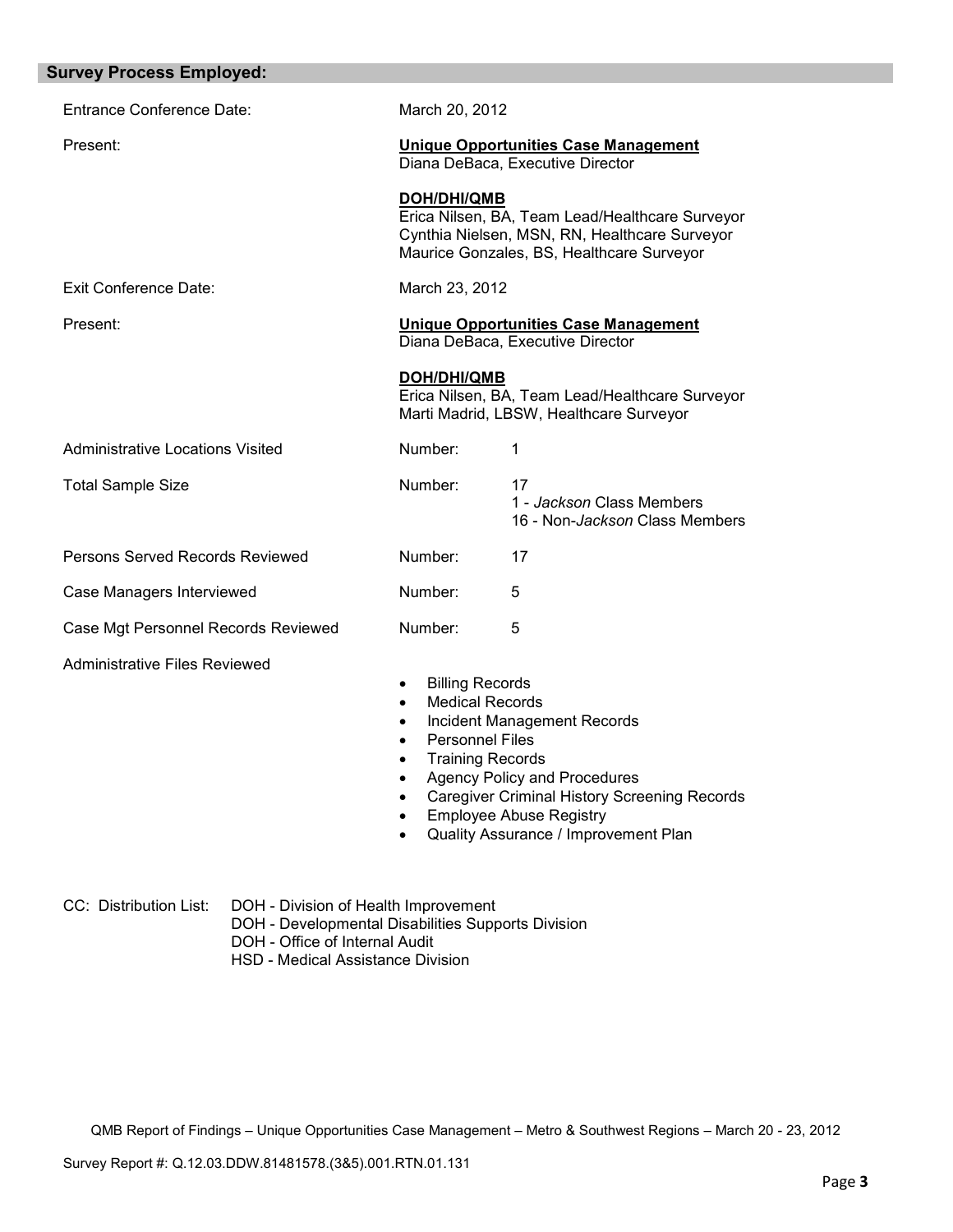# **Attachment A**

# **Provider Instructions for Completing the QMB Plan of Correction (POC) Process**

### *Introduction:*

After a QMB Compliance Survey, your QMB Report of Findings will be sent to you via e-mail.

Each provider must develop and implement a Plan of Correction (POC) that identifies specific quality assurance and quality improvement activities the agency will implement to correct deficiencies and prevent continued non compliance.

Agencies must submit their Plan of Correction within 10 business days from the date you receive the QMB Report of Findings. (Providers who do not submit a POC within 10 business days will be referred to the Internal Review Committee [IRC] for possible actions or sanctions).

Agencies must fully implement their approved Plan of Correction within 45 business days (10 business days to submit your POC for approval and 35 days to implement your approved Plan of Correction) from the date they receive the QMB Report of Findings. (Providers who fail to complete a POC within the 45 business days allowed shall be referred to the IRC for possible actions or sanctions.)

If you have questions about the Plan of Correction process, call the QMB Plan of Correction Coordinator at 505-699-0714 or email at **scott.good@state.nm.us**. Requests for technical assistance must be requested through your DDSD Regional Office.

The POC process cannot resolve disputes regarding findings. If you wish to dispute a finding on the official Report of Findings, you must file an Informal Reconsideration of Findings (IRF) request within ten (10) business days of receiving your report. Please note that you must still submit a POC for findings that are in question (see Attachment "C").

## *Instructions for Completing Agency POC:*

## *Required Content*

Your Plan of Correction should provide a step-by-step description of the methods to correct each deficient practice to prevent recurrence and information that ensures the regulation cited is in compliance. The remedies noted in your POC are expected to be added to your Agency's required, annual Quality Assurance Plan.

If a deficiency has already been corrected, the plan should state how it was corrected, the completion date (date the correction was accomplished), and how possible recurrence of the deficiency will be prevented.

### *The Plan of Correction must address the required six CMS core elements to address each deficiency of the POC:*

- 1. How the specific and realistic corrective action will be accomplished for individuals found to have been affected by the deficient practice.
- 2. How the agency will identify other individuals who have the potential to be affected by the same deficient practice, and how the agency will act to protect individuals in similar situations.
- 3. What QA measures will be put into place or systemic changes made to ensure that the deficient practice will not recur
- 4. Indicate how the agency plans to monitor its performance to make sure that solutions are sustained. The agency must develop a QA plan for ensuring that correction is achieved and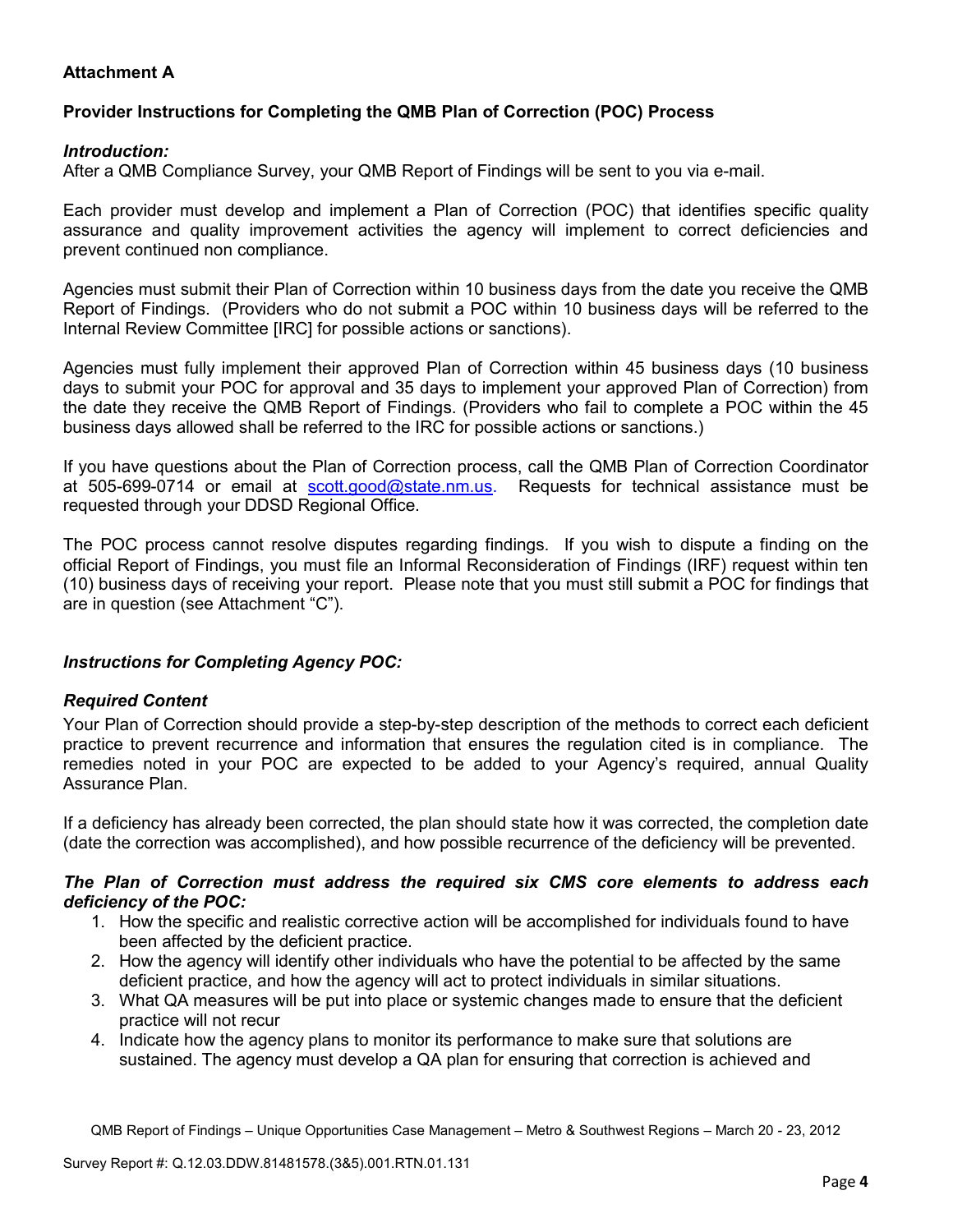sustained. This QA plan must be implemented, and the corrective action evaluated for its effectiveness. The plan of correction is integrated into the agency quality assurance system; and

- 5. Include dates when corrective action will be completed. The corrective action completion dates must be acceptable to the State.
- 6. The POC must be signed and dated by the agency director or other authorized official.

*The following details should be considered when developing your POC:* 

- Details about how and when Consumer, Personnel and Residential files are audited by Agency personnel to ensure they contain required documents;
- Information about how Medication Administration Records are reviewed to verify they contain all required information before they are distributed, as they are being used, and after they are completed;
- Your processes for ensuring that all staff are trained in Core Competencies, Incident Reporting, and Individual-Specific service requirements, etc;
- How accuracy in Billing documentation is assured;
- How health, safety is assured;
- For Case Management Providers, how ISPs are reviewed to verify they meet requirements, how the timeliness of LOC packet submissions and consumer visits are tracked;
- Your process for gathering, analyzing and responding to Quality data; and,
- Details about Quality Targets in various areas, current status, analyses about why targets were not met, and remedies implemented.

*Note:* **Instruction or in-service of staff alone may not be a sufficient plan of correction.** This is a good first step toward correction, but additional steps should be taken to ensure the deficiency is corrected and will not recur.

## *Completion Dates*

- The plan of correction must include a **completion date** (entered in the far right-hand column) for each finding. Be sure the date is **realistic** in the amount of time your Agency will need to correct the deficiency; not to exceed 45 total business days.
- Direct care issues should be corrected immediately and monitored appropriately.
- Some deficiencies may require a staged plan to accomplish total correction.
- Deficiencies requiring replacement of equipment, etc., may require more time to accomplish correction but should show reasonable time frames.

## *Initial Submission of the Plan of Correction Requirements*

- 1. The Plan of Correction must be completed on the official QMB Survey Report of Findings/Plan of Correction Form and received by QMB within ten (10) business days from the date you received the report of findings.
- 2. For questions about the POC process, call the QMB Deputy Chief, Scott Good at 505-699-0714 for assistance.
- 3. For Technical Assistance (TA) in developing or implementing your POC, contact your local DDSD Regional Office.
- 4. Submit your POC to Scott Good, QMB Deputy Chief in any of the following ways:
	- a. Electronically at scott.good@state.nm.us *(preferred method)*
	- b. Fax to 505-222-8661, or
	- c. Mail to POC Coordinator, 5301 Central Avenue SW, Suite 400, Albuquerque, NM 87108
- 5. Do not submit supporting documentation (evidence of compliance) to QMB until after your POC has been approved by the QMB.
- 6. QMB will notify you when your POC has been "approve" or "denied."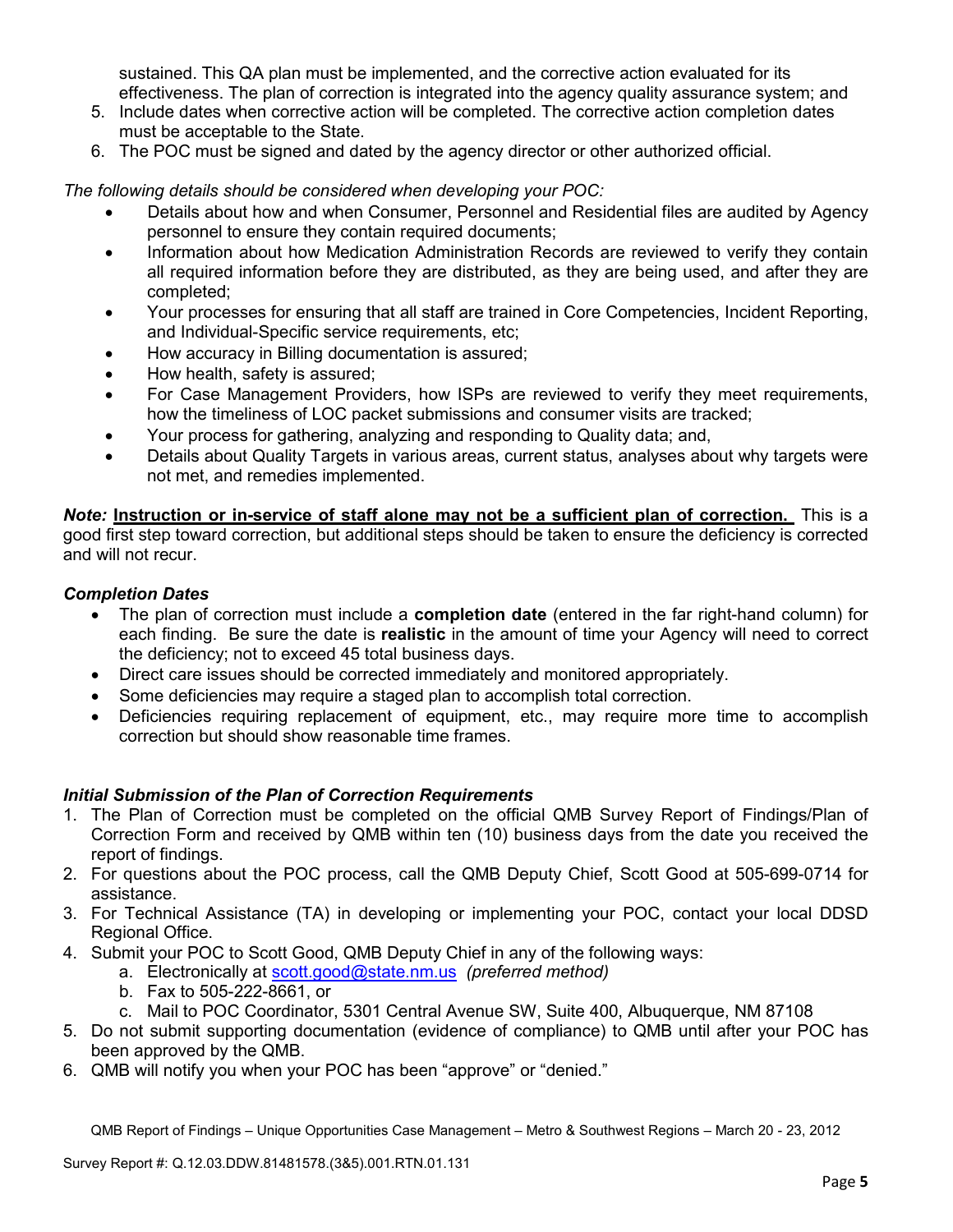- a. During this time, whether your POC is "approved," or "denied," you will have a maximum of 45 business days from the date of receipt of your Report of Findings to correct all survey deficiencies.
- b. If your POC is denied, it must be revised and resubmitted as soon as possible, as the 45 business day limit is in effect.
- c. If your POC is denied a second time your agency may be referred to the Internal Review Committee.
- d. You will receive written confirmation when your POC has been approved by QMB and a final deadline for completion of your POC.
- 7. Failure to submit your POC within 10 business days without prior approval of an extension by QMB will result in a referral to the Internal Review Committee and the possible implementation of monetary penalties and/or sanctions.

# *POC Document Submission Requirements*

Once your POC has been approved by the QMB Plan of Correction Coordinator you must submit copies of documents as evidence that all deficiencies have been corrected, as follows.

- 1. Your internal documents are due within a *maximum* of 45 business days of receipt of your Report of Findings.
- 2. You may submit your documents by postal mail (paper hard copy or on a disc), fax, or electronically (scanned and attached to e-mails).
- 3. All submitted documents *must be annotated*; please be sure the tag numbers and Identification numbers are indicated on each document submitted. Documents which are not annotated with the Tag number and Identification number may not be accepted.
- 4. Do not submit original documents; Please provide copies or scanned electronic files for evidence. Originals must be maintained in the agency file(s) per DDSD Standards.
- 5. In lieu of some documents, you may submit copies of file or home audit forms that clearly indicate cited deficiencies have been corrected, other attestations of correction must be approved by the Plan of Correction Coordinator prior to their submission.
- 6. For billing deficiencies, you must submit:
	- a. Evidence of an internal audit of billing documentation for a sample of individuals and timeframes;
	- b. Copies of "void and adjust" forms submitted to correct all over-billed or unjustified units billed identified during your internal audit.

Revisions, Modifications or Extensions to your Plan of Correction (post QMB approval) must be made in writing and submitted to the Deputy Chief at QMB, prior to the due date and are approved on a case-bycase basis. No changes may be made to your POC or the timeframes for implementation without written approval of the POC Coordinator.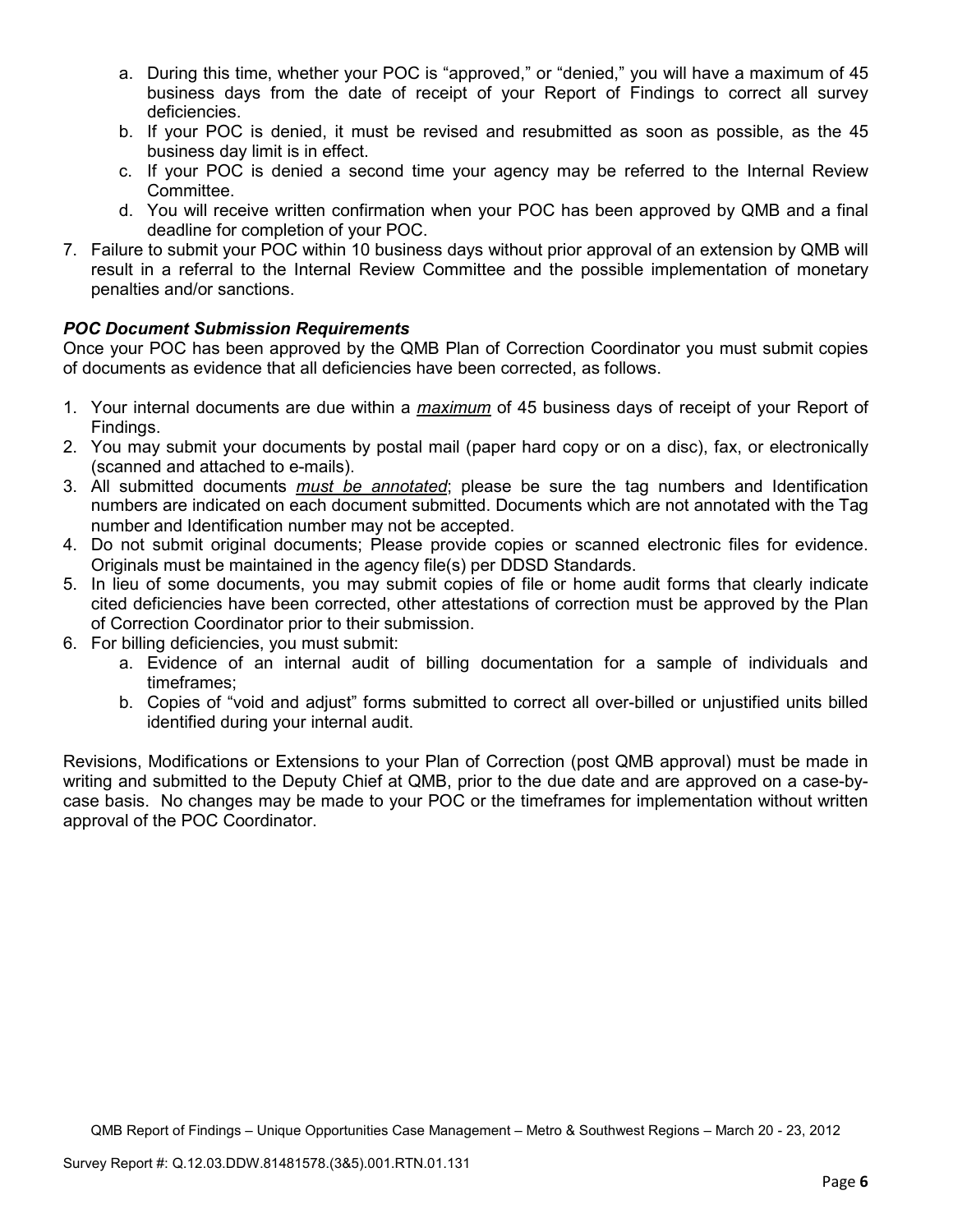## **QMB Determinations of Compliance**

## • "Compliance with Conditions of Participation"

The QMB determination of "Compliance with Conditions of Participation," indicates that a provider is in compliance with all 'Conditions of Participation,' (CoP) but may have standard level deficiencies (deficiencies which are not at the condition level) out of compliance. The agency has obtained a level of compliance such that there is a minimal potential for harm to individuals' health and safety. To qualify for a determination of Compliance with Conditions of Participation, the provider must be in compliance with *all* Conditions of Participation.

# • "Partial-Compliance with Conditions of Participation"

The QMB determination of "Partial-Compliance with Conditions of Participation" indicates that a provider is out of compliance with one (1) to three (3) 'Conditions of Participation.' This partialcompliance, if not corrected, may result in a serious negative outcome or the potential for more than minimal harm to individuals' health and safety. The Agency may also have standard level deficiencies (deficiencies which are not at the condition level).

Providers receiving a repeat determination of 'Partial-Compliance' for repeat deficiencies of CoPs may be referred by the Quality Management Bureau to the Internal Review Committee (IRC) for consideration of remedies and possible actions.

# • "Non-Compliant with Conditions of Participation":

The QMB determination of "Non-Compliance with Conditions of Participation," indicates a provider is significantly out of compliance with Conditions of Participation and/or has:

- Four (4) Conditions of Participation out of compliance.
- Multiple findings of widespread non-compliance with any standard or regulation with a significant potential for more than minimal harm.
- Any finding of actual harm or Immediate Jeopardy.

The Agency may also have standard level deficiencies (deficiencies which are not at the condition level).

Providers receiving a repeat determination of 'Non-Compliance' will be referred by Quality Management Bureau to the Internal Review Committee (IRC) for consideration of remedies and possible actions.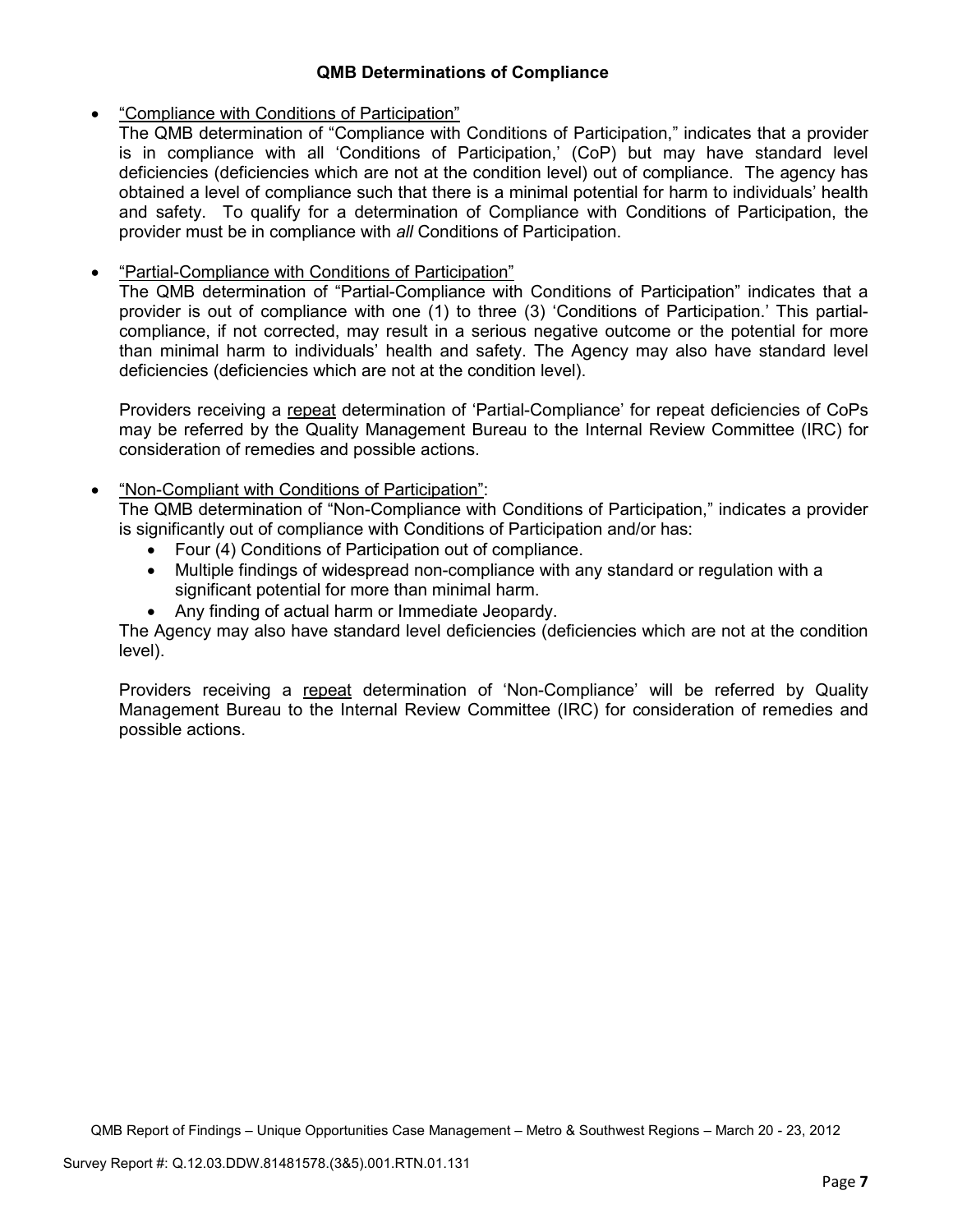### **Guidelines for the Provider Informal Reconsideration of Finding (IRF) Process**

# **Introduction:**

Throughout the QMB Survey process, surveyors are openly communicating with providers. Open communication means surveyors have clarified issues and/or requested missing information before completing the review through the use of the signed/dated "Document Request," or "administrative Needs," etc. forms. Regardless, there may still be instances where the provider disagrees with a specific finding. Providers may use the following process to informally dispute a finding.

# **Instructions:**

- 1. The Informal Reconsideration of the Finding (IRF) request must be in writing to the QMB Deputy Bureau Chief **within 10 business days** of receipt of the final Report of Findings.
- 2. The written request for an IRF *must* be completed on the QMB Request for Informal Reconsideration of Finding form available on the QMB website: http://dhi.health.state.nm.us/qmb
- 3. The written request for an IRF must specify in detail the request for reconsideration and why the finding is inaccurate.
- 4. The IRF request must include all supporting documentation or evidence.
- 5. If you have questions about the IRC process, email the IRF Chairperson, Scott Good at scott.good@state.nm.us for assistance.

# **The following limitations apply to the IRF process:**

- The request for an IRF and all supporting evidence must be received within 10 business days.
- Findings based on evidence requested during the survey and not provided may not be subject to reconsideration.
- The supporting documentation must be new evidence not previously reviewed or requested by the survey team.
- Providers must continue to complete their Plan of Correction during the IRF process
- Providers may not request an IRF to challenge the sampling methodology.
- Providers may not request an IRF based on disagreement with the nature of the standard or regulation.
- Providers may not request an IRF to challenge the team composition.
- Providers may not request an IRF to challenge the DHI/QMB determination of compliance or the length of their DDSD provider contract.

A Provider forfeits the right to an IRF if the request is not made within 10 business days of receiving the report and/or does not include all supporting documentation or evidence to show compliance with the standards and regulations.

The IRF Committee will review the request, the Provider will be notified in writing of the ruling; no face-toface meeting will be conducted.

When a Provider requests that a finding be reconsidered, it does not stop or delay the Plan of Correction process. **Providers must continue to complete the Plan of Correction, including the finding in dispute regardless of the IRF status.** If a finding is removed or modified, it will be noted and removed or modified from the Report of Findings. It should be noted that in some cases a Plan of Correction may be completed prior to the IRF process being completed. The provider will be notified in writing on the decisions of the IRF committee.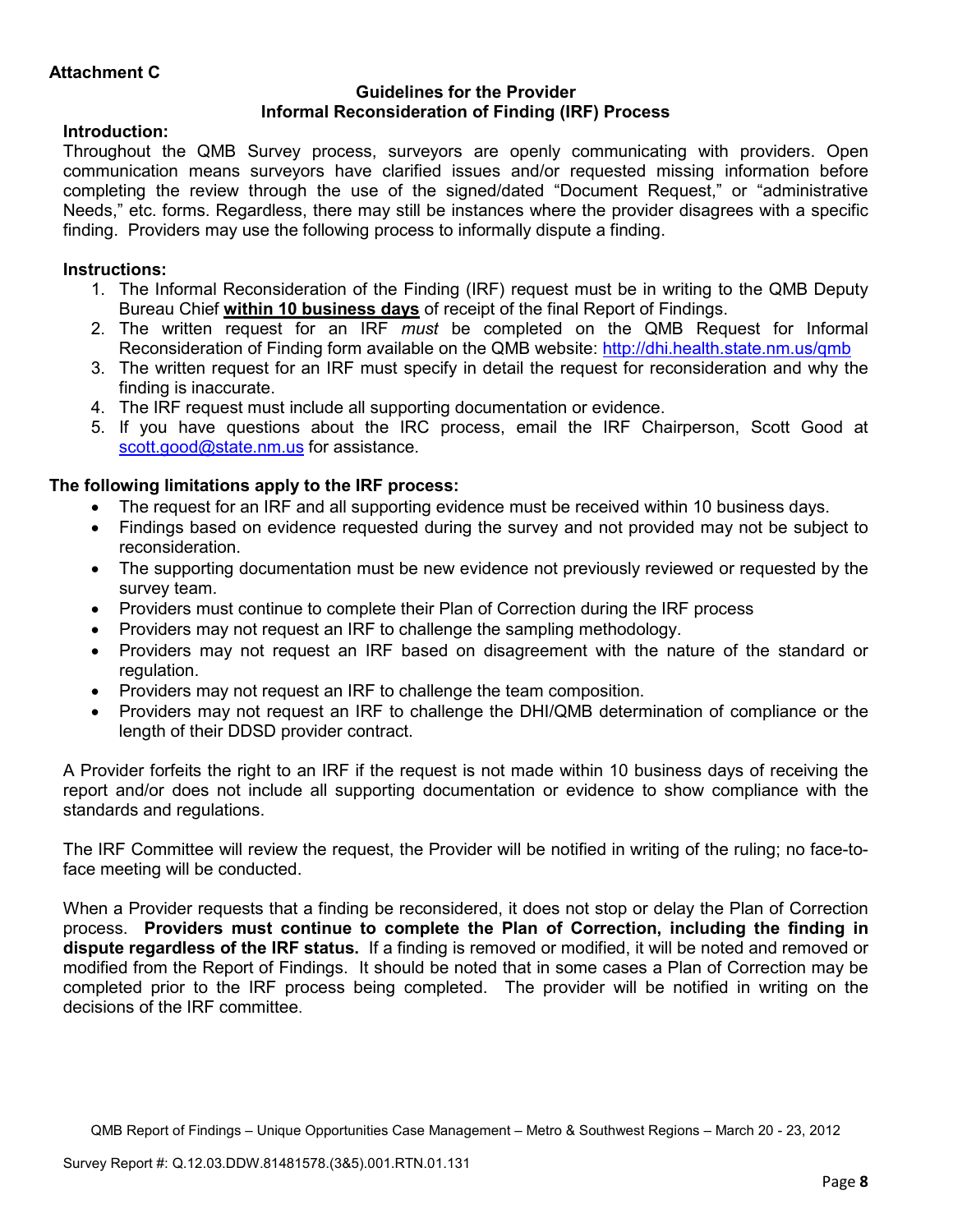| Agency:          | Unique Opportunities Case Management – Metro & Southwest Regions |
|------------------|------------------------------------------------------------------|
| Program:         | Developmental Disabilities Waiver                                |
| Service:         | Case Management                                                  |
| Monitoring Type: | <b>Routine Survey</b>                                            |
| Date of Survey:  | March 20 - 23, 2012                                              |

| <b>Standard of Care</b>                                                                                                                                                                                                                                                                                                                                                                                                                                                                                                                                                                                                                                                                                                                                                                                                                                                                                                                                                                                                                                                                                                                   | <b>Deficiencies</b>                                                                                                                                                                                                                                                                                                                                                                                                                                                                                                                                                                                                                                                                    | <b>Agency Plan of Correction, On-going</b><br><b>QA/QI &amp; Responsible Party</b>                                                                                           | Date<br><b>Due</b> |  |  |
|-------------------------------------------------------------------------------------------------------------------------------------------------------------------------------------------------------------------------------------------------------------------------------------------------------------------------------------------------------------------------------------------------------------------------------------------------------------------------------------------------------------------------------------------------------------------------------------------------------------------------------------------------------------------------------------------------------------------------------------------------------------------------------------------------------------------------------------------------------------------------------------------------------------------------------------------------------------------------------------------------------------------------------------------------------------------------------------------------------------------------------------------|----------------------------------------------------------------------------------------------------------------------------------------------------------------------------------------------------------------------------------------------------------------------------------------------------------------------------------------------------------------------------------------------------------------------------------------------------------------------------------------------------------------------------------------------------------------------------------------------------------------------------------------------------------------------------------------|------------------------------------------------------------------------------------------------------------------------------------------------------------------------------|--------------------|--|--|
|                                                                                                                                                                                                                                                                                                                                                                                                                                                                                                                                                                                                                                                                                                                                                                                                                                                                                                                                                                                                                                                                                                                                           | CMS Assurance - Plan of Care - ISP Development & Monitoring - Service plans address all participates' assessed needs(including<br>health and safety risk factors) and goals, either by waiver services or through other means. Services plans are updated or revised at<br>least annually or when warranted by changes in the waiver participants' needs.                                                                                                                                                                                                                                                                                                                              |                                                                                                                                                                              |                    |  |  |
| Tag #1A08 Agency Case File                                                                                                                                                                                                                                                                                                                                                                                                                                                                                                                                                                                                                                                                                                                                                                                                                                                                                                                                                                                                                                                                                                                | <b>Standard Level Deficiency</b>                                                                                                                                                                                                                                                                                                                                                                                                                                                                                                                                                                                                                                                       |                                                                                                                                                                              |                    |  |  |
| Developmental Disabilities (DD) Waiver Service<br>Standards effective 4/1/2007<br><b>CHAPTER 1 II. PROVIDER AGENCY</b><br><b>REQUIREMENTS:</b> The objective of these<br>standards is to establish Provider Agency policy,<br>procedure and reporting requirements for DD<br>Medicaid Waiver program. These requirements<br>apply to all such Provider Agency staff, whether<br>directly employed or subcontracting with the<br>Provider Agency. Additional Provider Agency<br>requirements and personnel qualifications may<br>be applicable for specific service standards.<br>D. Provider Agency Case File for the<br>Individual: All Provider Agencies shall maintain<br>at the administrative office a confidential case<br>file for each individual. Case records belong to<br>the individual receiving services and copies shall<br>be provided to the receiving agency whenever<br>an individual changes providers. The record<br>must also be made available for review when<br>requested by DOH, HSD or federal government<br>representatives for oversight purposes. The<br>individual's case file shall include the following | Based on record review, the Agency failed to<br>maintain at the administrative office a<br>confidential case file for 3 of 17 individuals.<br>Review of the Agency individual case files found<br>the following items were not found, incomplete,<br>and/or not current:<br><b>Other Individual Specific Evaluations &amp;</b><br><b>Examinations:</b><br>• Dental Exam<br>Individual #5 - As indicated by the DDSD file<br>matrix Dental Exams are to be conducted<br>annually. No documented evidence of exam<br>was found.<br>° Individual #11 - As indicated by the DDSD<br>file matrix Dental Exams are to be<br>conducted annually. No documented<br>evidence of exam was found. | Provider:<br>State your Plan of Correction for the findings in<br>this Tag above this line.<br>Enter your Quality Assurance/Quality<br>Improvement processes below the line. |                    |  |  |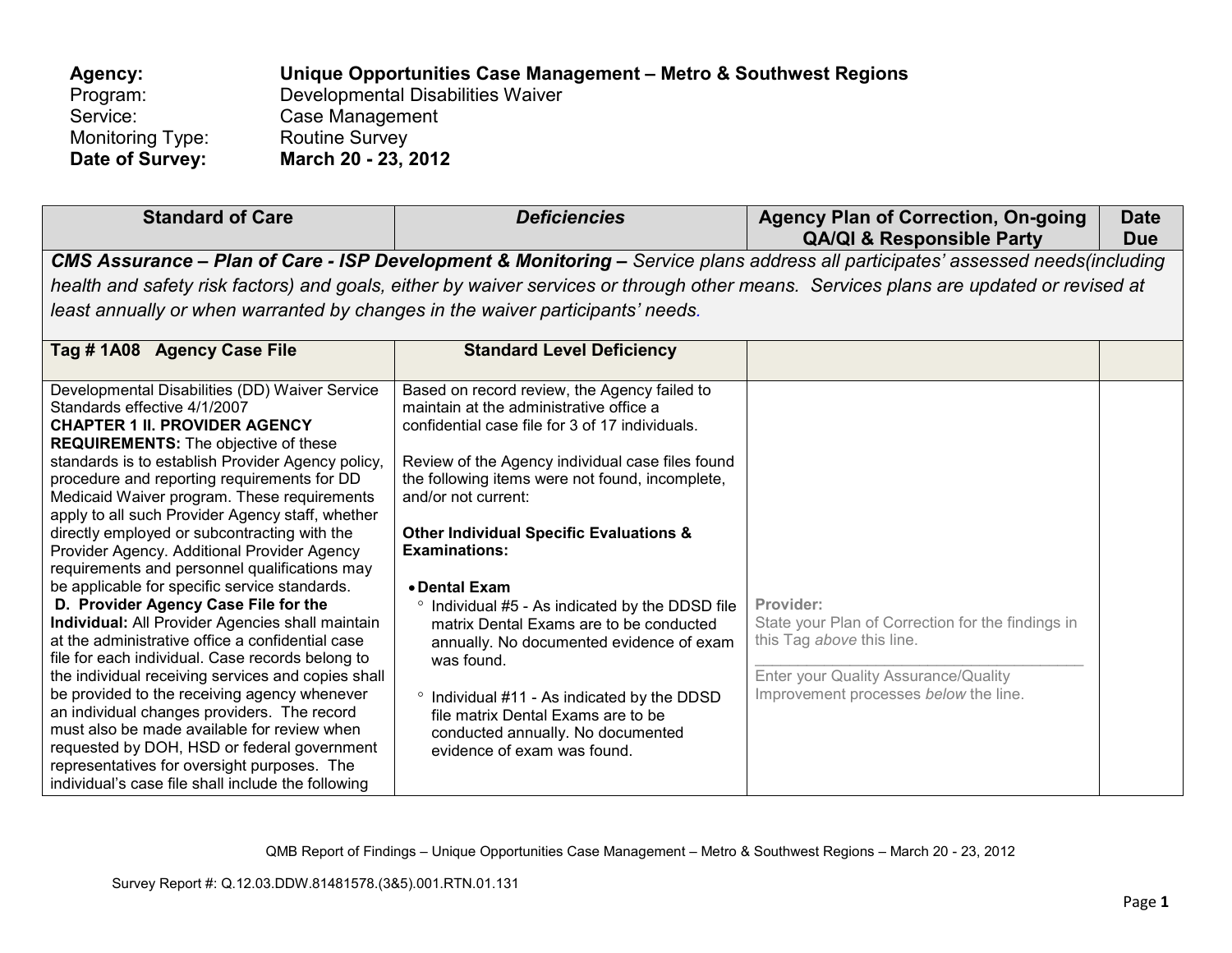| requirements:                                       | • Vision Exam                             |  |
|-----------------------------------------------------|-------------------------------------------|--|
| (1) Emergency contact information, including the    | ° Individual #6 - As indicated by the     |  |
| individual's address, telephone number,             | documentation reviewed, exam was          |  |
| names and telephone numbers of relatives,           | completed on 1/20/2010. Follow-up was to  |  |
| or guardian or conservator, physician's             | be completed in 2 years. No documented    |  |
| name(s) and telephone number(s), pharmacy           | evidence of the follow-up being completed |  |
| name, address and telephone number, and             | was found.                                |  |
| health plan if appropriate;                         |                                           |  |
| (2) The individual's complete and current ISP,      | • Physical Exam                           |  |
| with all supplemental plans specific to the         | ° Individual #11 - As indicated by the    |  |
| individual, and the most current completed          | documentation reviewed, exam was          |  |
| Health Assessment Tool (HAT);                       | completed on 3/22/2011. Follow-up was to  |  |
| (3) Progress notes and other service delivery       | be completed in 1 month. No documented    |  |
| documentation;                                      | evidence of the follow-up being completed |  |
| (4) Crisis Prevention/Intervention Plans, if there  | was found.                                |  |
| are any for the individual;                         |                                           |  |
| (5) A medical history, which shall include at least |                                           |  |
| demographic data, current and past medical          |                                           |  |
| diagnoses including the cause (if known) of         |                                           |  |
| the developmental disability, psychiatric           |                                           |  |
| diagnoses, allergies (food, environmental,          |                                           |  |
| medications), immunizations, and most               |                                           |  |
| recent physical exam;                               |                                           |  |
| (6) When applicable, transition plans completed     |                                           |  |
| for individuals at the time of discharge from       |                                           |  |
| Fort Stanton Hospital or Los Lunas Hospital         |                                           |  |
| and Training School; and                            |                                           |  |
| (7) Case records belong to the individual           |                                           |  |
| receiving services and copies shall be              |                                           |  |
| provided to the individual upon request.            |                                           |  |
| (8) The receiving Provider Agency shall be          |                                           |  |
| provided at a minimum the following records         |                                           |  |
| whenever an individual changes provider             |                                           |  |
| agencies:                                           |                                           |  |
| (a) Complete file for the past 12 months;           |                                           |  |
| (b) ISP and quarterly reports from the current      |                                           |  |
| and prior ISP year;                                 |                                           |  |
| (c) Intake information from original admission      |                                           |  |
| to services; and                                    |                                           |  |
| (d) When applicable, the Individual                 |                                           |  |
| Transition Plan at the time of discharge            |                                           |  |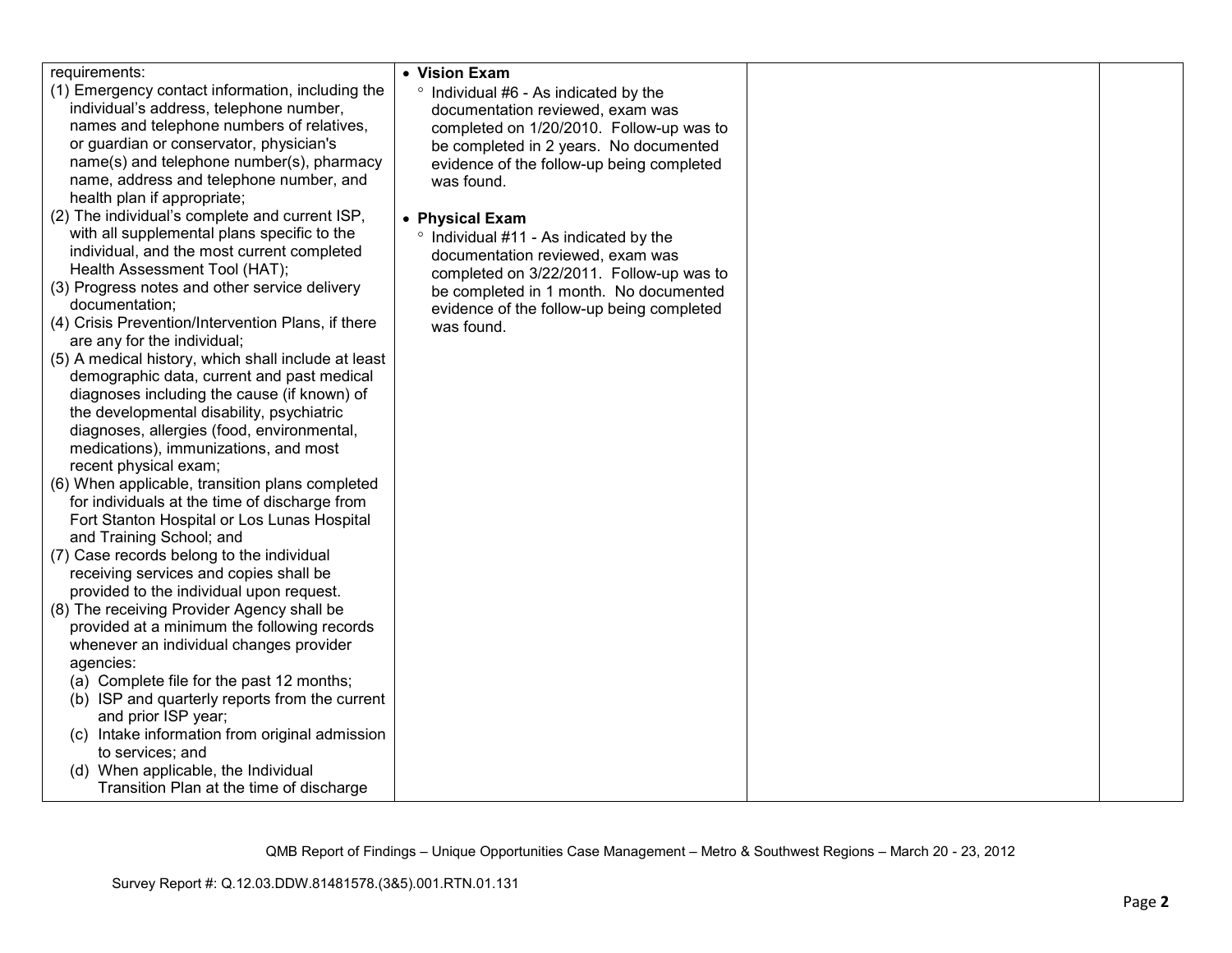| from Los Lunas Hospital and Training<br>School or Ft. Stanton Hospital. |  |  |
|-------------------------------------------------------------------------|--|--|
|                                                                         |  |  |
|                                                                         |  |  |
|                                                                         |  |  |
|                                                                         |  |  |
|                                                                         |  |  |
|                                                                         |  |  |
|                                                                         |  |  |
|                                                                         |  |  |
|                                                                         |  |  |
|                                                                         |  |  |
|                                                                         |  |  |
|                                                                         |  |  |
|                                                                         |  |  |
|                                                                         |  |  |
|                                                                         |  |  |
|                                                                         |  |  |
|                                                                         |  |  |
|                                                                         |  |  |
|                                                                         |  |  |
|                                                                         |  |  |
|                                                                         |  |  |
|                                                                         |  |  |
|                                                                         |  |  |
|                                                                         |  |  |
|                                                                         |  |  |
|                                                                         |  |  |
|                                                                         |  |  |
|                                                                         |  |  |
|                                                                         |  |  |
|                                                                         |  |  |
|                                                                         |  |  |
|                                                                         |  |  |
|                                                                         |  |  |
|                                                                         |  |  |
|                                                                         |  |  |
|                                                                         |  |  |
|                                                                         |  |  |
|                                                                         |  |  |
|                                                                         |  |  |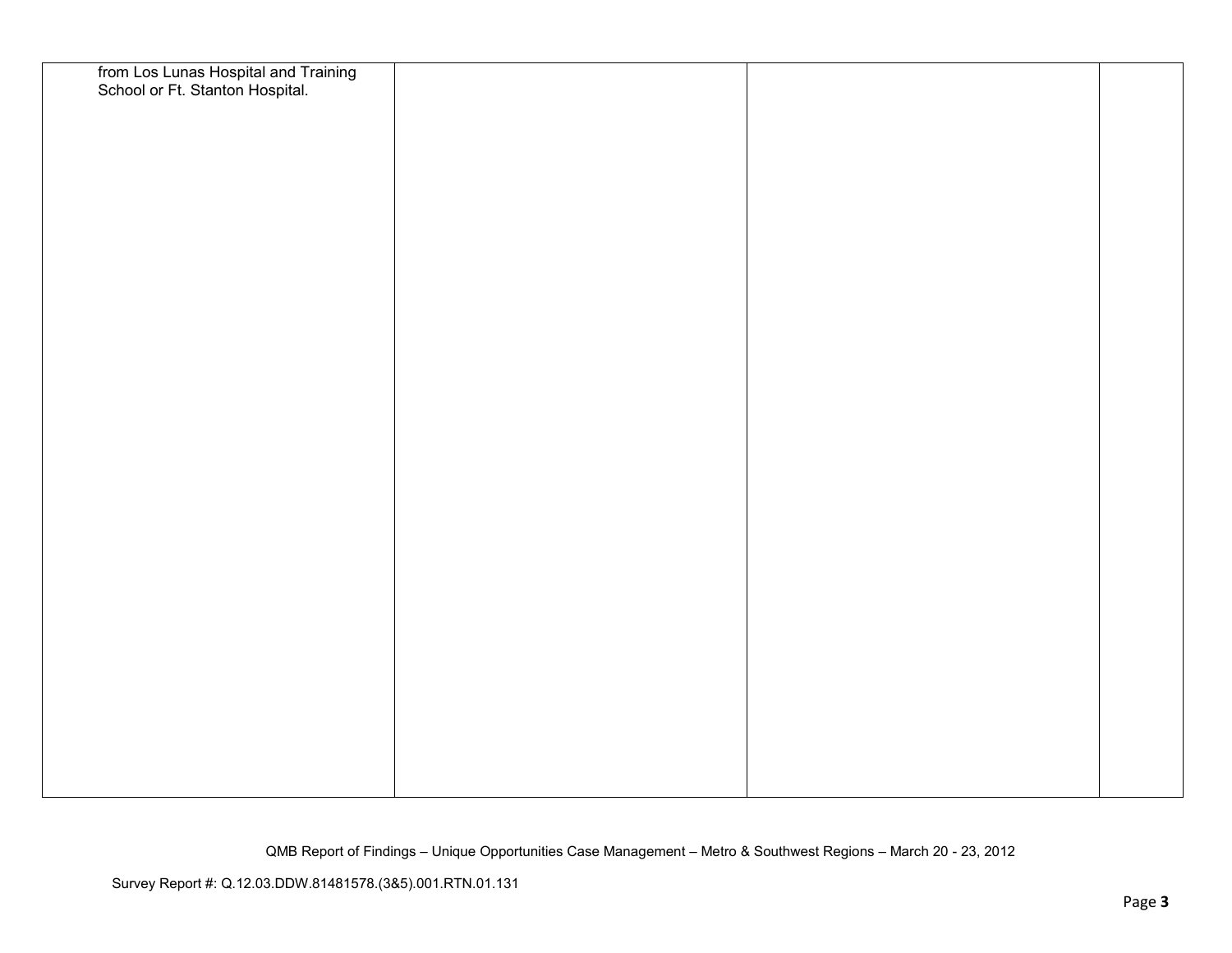| Tag #4C15.1 - QA Requirements - Bi-                                                                                                                                                                                                                                                                                                                                                                                                                                                                                | <b>Standard Level Deficiency</b>                                                                                                                                                                                                                                                                                                     |                                                                                                                                                                              |  |
|--------------------------------------------------------------------------------------------------------------------------------------------------------------------------------------------------------------------------------------------------------------------------------------------------------------------------------------------------------------------------------------------------------------------------------------------------------------------------------------------------------------------|--------------------------------------------------------------------------------------------------------------------------------------------------------------------------------------------------------------------------------------------------------------------------------------------------------------------------------------|------------------------------------------------------------------------------------------------------------------------------------------------------------------------------|--|
| <b>Annual Reports &amp; Provider Quarterly</b>                                                                                                                                                                                                                                                                                                                                                                                                                                                                     |                                                                                                                                                                                                                                                                                                                                      |                                                                                                                                                                              |  |
| <b>Reports</b>                                                                                                                                                                                                                                                                                                                                                                                                                                                                                                     |                                                                                                                                                                                                                                                                                                                                      |                                                                                                                                                                              |  |
| <b>CHAPTER 4 IV. CASE MANAGEMENT</b><br><b>PROVIDER AGENCY REQUIREMENTS</b><br>C. Quality Assurance Requirements: Case<br>Management Provider Agencies will use an<br>Internal Quality Assurance and<br>Improvement Plan that must be submitted<br>to and reviewed by the Statewide Case<br>Management Coordinator, that shall include<br>but is not limited to the following:                                                                                                                                     | Based on record review, the Agency failed to<br>ensure that reports and ISP's meet required<br>timelines and include the required contents for 3<br>of 17 individuals.<br>The following quarterly/bi-annual reports were<br>not found:<br>• Community Inclusion - Adult Habilitation                                                 |                                                                                                                                                                              |  |
| Case Management Provider Agencies are<br>(1)<br>to:<br>(a) Use a formal ongoing monitoring protocol<br>that provides for the evaluation of quality,<br>effectiveness and continued need for<br>services and supports provided to the<br>individual. This protocol shall be written<br>and its implementation documented.<br>(b) Assure that reports and ISPs meet<br>required timelines and include required<br>content.<br>(c) Conduct a quarterly review of progress<br>reports from service providers to verify | <b>Quarterly Reports:</b><br>$\degree$ Individual #13 – None found for November<br>2011 - January 2012.<br>• Physical Bi-Annual Progress Reports:<br><sup>o</sup> Individual #10 - None found for August<br>2011 - February 2012.<br>• Quarterly Nursing Reports:<br>Individual #7 - None found for October<br>2011 - December 2011. | Provider:<br>State your Plan of Correction for the findings in<br>this Tag above this line.<br>Enter your Quality Assurance/Quality<br>Improvement processes below the line. |  |
| that the individual's desired outcomes<br>and action plans remain appropriate and<br>realistic.<br>(i) If the service providers' quarterly<br>reports are not received by the Case<br>Management Provider Agency within<br>fourteen (14) days following the end of                                                                                                                                                                                                                                                 |                                                                                                                                                                                                                                                                                                                                      |                                                                                                                                                                              |  |
| the quarter, the Case Management<br>Provider Agency is to contact the<br>service provider in writing requesting<br>the report within one week from that<br>date.<br>(ii) If the quarterly report is not received                                                                                                                                                                                                                                                                                                   |                                                                                                                                                                                                                                                                                                                                      |                                                                                                                                                                              |  |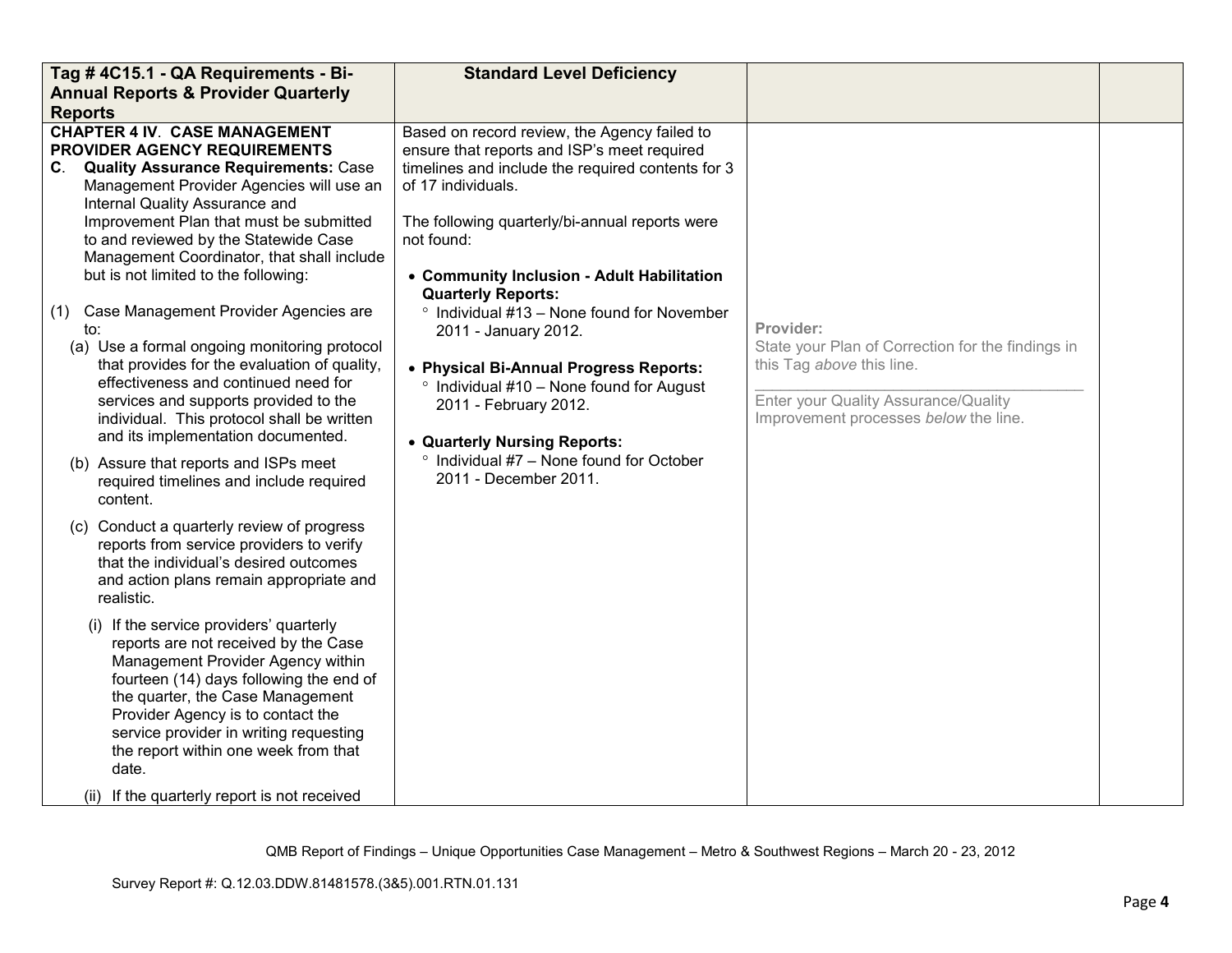| within one week of the written request,<br>the Case Management Provider<br>Agency is to contact the respective<br>DDSD Regional Office in writing within<br>one business day for assistance in<br>obtaining required reports.                                                                                                                                                                                                                                                                                                                             |  |  |
|-----------------------------------------------------------------------------------------------------------------------------------------------------------------------------------------------------------------------------------------------------------------------------------------------------------------------------------------------------------------------------------------------------------------------------------------------------------------------------------------------------------------------------------------------------------|--|--|
| (d) Assure at least quarterly that Crisis<br>Prevention/Intervention Plans are in<br>place in the residence and at the Provider<br>Agency of the Day Services for all<br>individuals who have chronic medical<br>condition(s) with potential for life<br>threatening complications and/or who<br>have behavioral challenge(s) that pose a<br>potential for harm to themselves or<br>others.                                                                                                                                                               |  |  |
| (e) Assure at least quarterly that a current<br>Health Care Plan (HCP) is in place in the<br>residence and day service site for<br>individuals who receive Community Living<br>or Day Services and who have a HAT<br>score of 4, 5, or 6. During face-to-face<br>visits and review of quarterly reports, the<br>Case Manager is required to verify that<br>the Health Care Plan is being<br>implemented.                                                                                                                                                  |  |  |
| (f) Assure that Community Living Services<br>are delivered in accordance with<br>standards, including responsibility of the<br>IDT Members to plan for at least 30 hours<br>per week of planned activities outside the<br>residence. If this is not possible due to<br>the needs of the individual, a goal shall<br>be developed that focuses on appropriate<br>levels of community integration. These<br>activities do not need to be limited to paid<br>supports but may include independent or<br>leisure activities appropriate to the<br>individual. |  |  |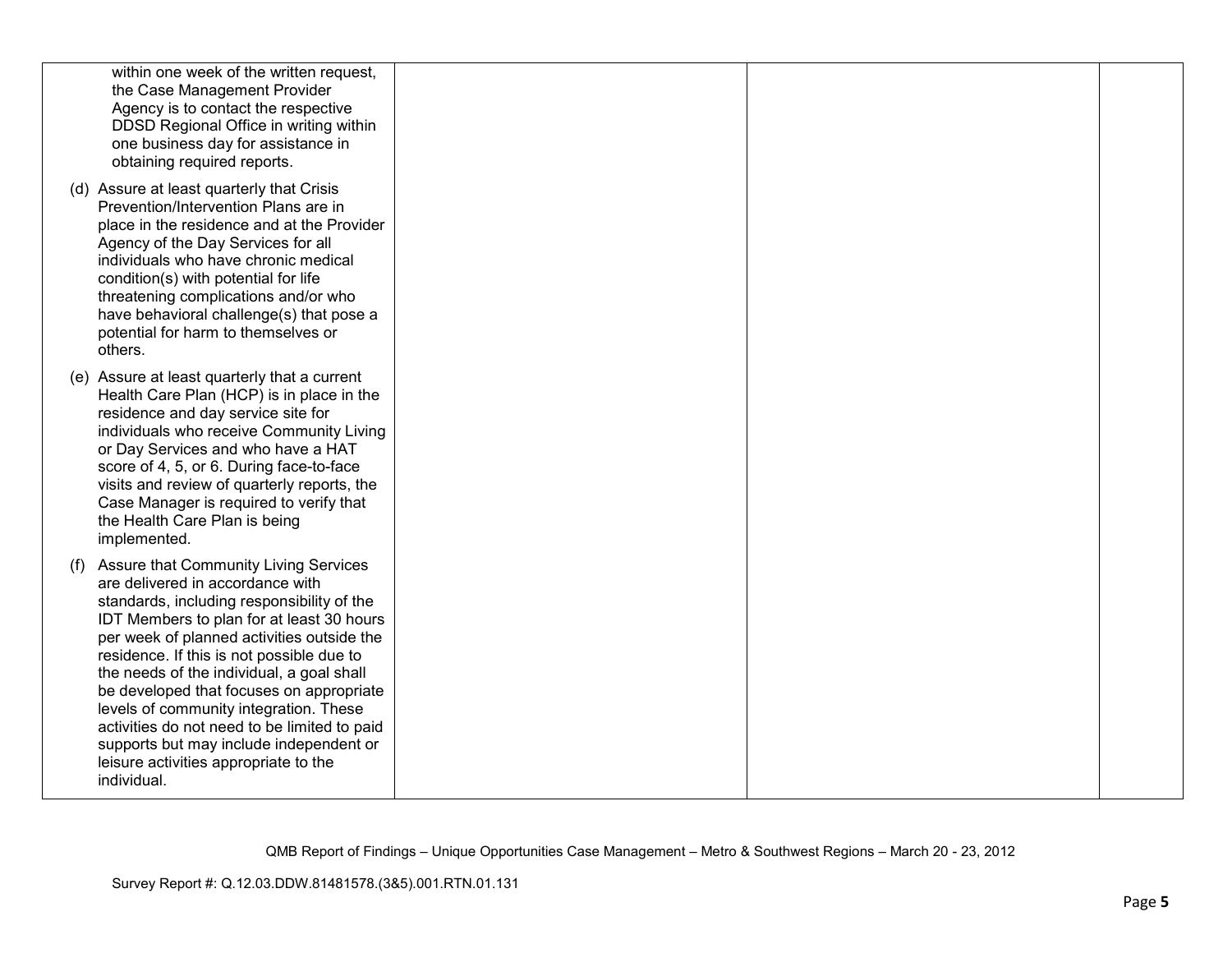|     | (g) Perform annual satisfaction surveys with<br>individuals regarding case management<br>services. A copy of the summary is due<br>each December 10 <sup>th</sup> to the respective<br>DDSD Regional Office, along with a<br>description of actions taken to address<br>suggestions and problems identified in<br>the survey.                                                                                                                                                                                                                                                                               |  |  |
|-----|-------------------------------------------------------------------------------------------------------------------------------------------------------------------------------------------------------------------------------------------------------------------------------------------------------------------------------------------------------------------------------------------------------------------------------------------------------------------------------------------------------------------------------------------------------------------------------------------------------------|--|--|
|     | (h) Maintain regular communication with all<br>providers delivering services and<br>products to the individual.                                                                                                                                                                                                                                                                                                                                                                                                                                                                                             |  |  |
| (i) | Establish and implement a written<br>grievance procedure.                                                                                                                                                                                                                                                                                                                                                                                                                                                                                                                                                   |  |  |
| (i) | Notify appropriate supervisory personnel<br>within the Provider Agency if concerns<br>are noted during monitoring or<br>assessment activities related to any of<br>the above requirements. If such concerns<br>are not remedied by the Provider Agency<br>within a reasonable mutually agreed<br>period of time, the concern shall be<br>reported in writing to the respective<br>DDSD Regional Office and/or DHI as<br>appropriate to the nature of the concern.<br>This does not preclude Case Managers'<br>obligations to report abuse, neglect or<br>exploitation as required by New Mexico<br>Statute. |  |  |
|     | (k) Utilize and submit the "Request for DDSD<br>Regional Office Intervention" form as<br>needed, such as when providers are not<br>responsive in addressing a quality<br>assurance concern. The Case<br>Management Provider Agency is required<br>to keep a copy in the individual's file.                                                                                                                                                                                                                                                                                                                  |  |  |
| (2) | Case Managers and Case Management<br>Provider Agencies are required to promote<br>and comply with the Case Management                                                                                                                                                                                                                                                                                                                                                                                                                                                                                       |  |  |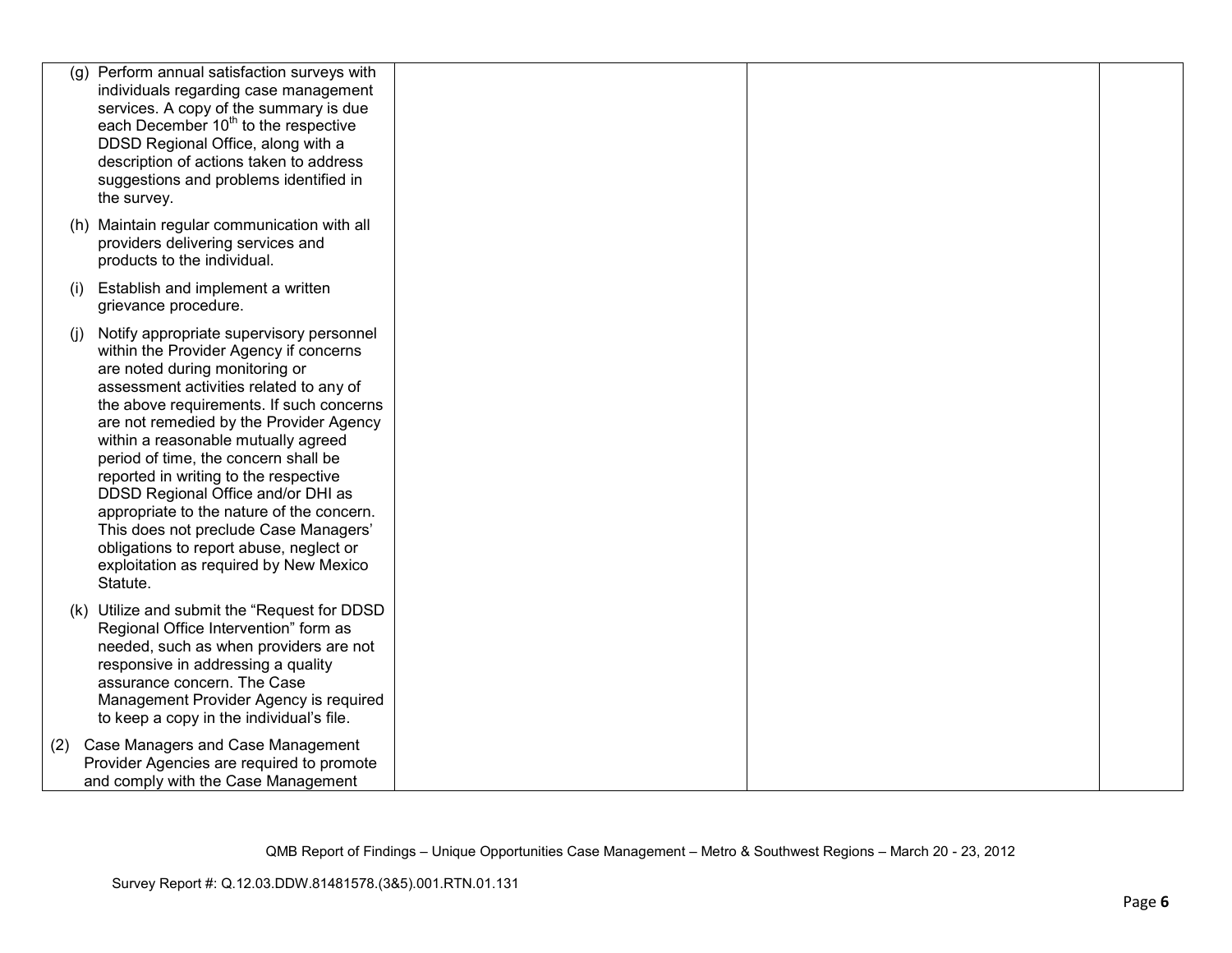| Code of Ethics:                                                                                                                                                                                                                                                                                                                     |  |  |
|-------------------------------------------------------------------------------------------------------------------------------------------------------------------------------------------------------------------------------------------------------------------------------------------------------------------------------------|--|--|
| (a) Case Managers shall provide the<br>individual/guardian with a copy of the<br>Code of Ethics when Addendum A is<br>signed.                                                                                                                                                                                                       |  |  |
| (b) Complaints against a Case Manager for<br>violation of the Code of Ethics brought to<br>the attention of DDSD will be sent to the<br>Case Manager's supervisor who is<br>required to respond within 10 working<br>days to DDSD with detailed actions<br>taken. DDSD reserves the right to<br>forward such complaints to the IRC. |  |  |
|                                                                                                                                                                                                                                                                                                                                     |  |  |
|                                                                                                                                                                                                                                                                                                                                     |  |  |
|                                                                                                                                                                                                                                                                                                                                     |  |  |
|                                                                                                                                                                                                                                                                                                                                     |  |  |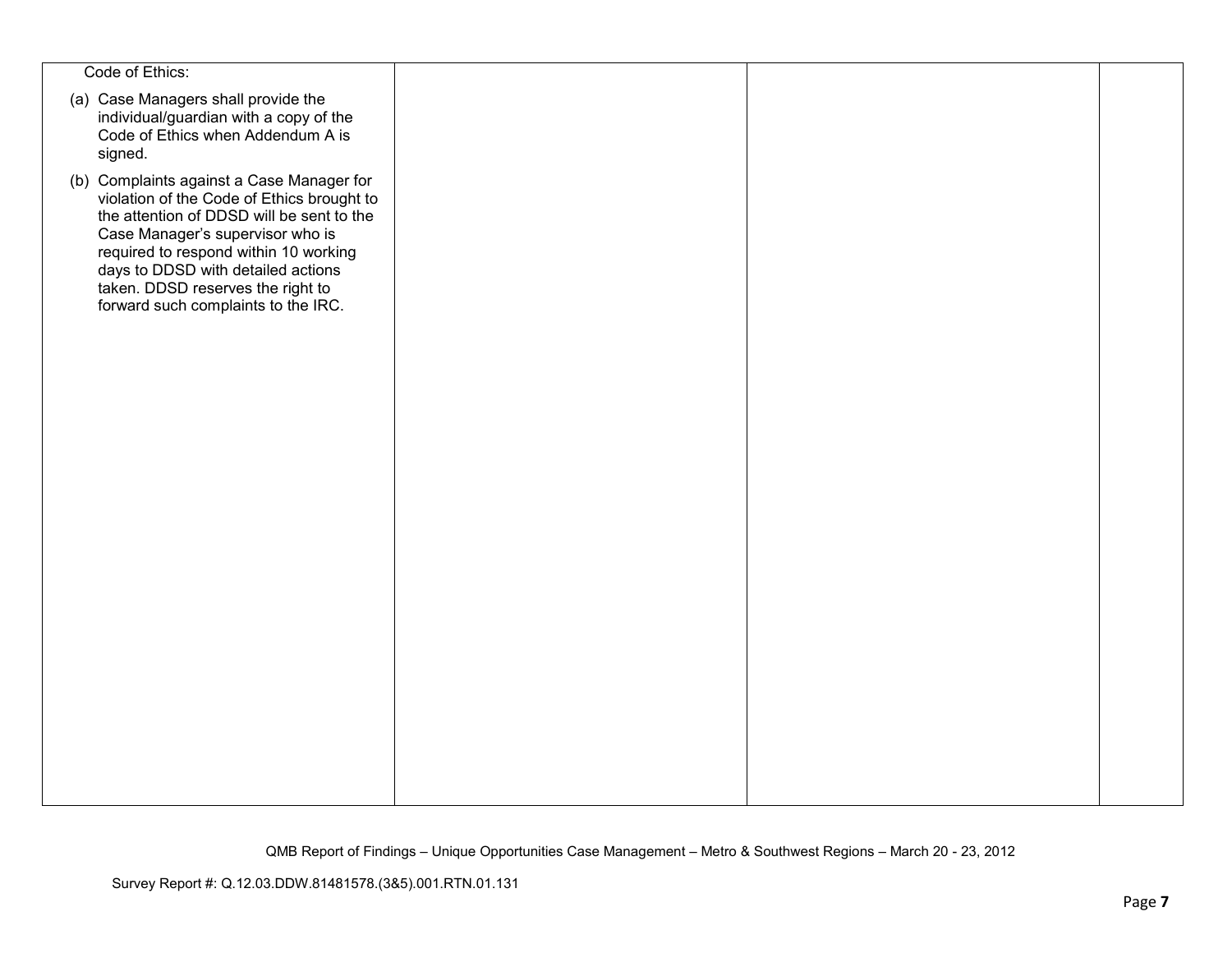| <b>Standard of Care</b>                                                                                                                                                                                                                                                                                                                                                                                                                                                                                                                                                                                                                                                                    | <b>Deficiencies</b>                                                                                                                                                                                                                                                                               | <b>Agency Plan of Correction, On-going</b><br><b>QA/QI &amp; Responsible Party</b>                                                                                           | <b>Date</b><br><b>Due</b> |  |  |  |
|--------------------------------------------------------------------------------------------------------------------------------------------------------------------------------------------------------------------------------------------------------------------------------------------------------------------------------------------------------------------------------------------------------------------------------------------------------------------------------------------------------------------------------------------------------------------------------------------------------------------------------------------------------------------------------------------|---------------------------------------------------------------------------------------------------------------------------------------------------------------------------------------------------------------------------------------------------------------------------------------------------|------------------------------------------------------------------------------------------------------------------------------------------------------------------------------|---------------------------|--|--|--|
|                                                                                                                                                                                                                                                                                                                                                                                                                                                                                                                                                                                                                                                                                            |                                                                                                                                                                                                                                                                                                   | CMS Assurance - Qualified Providers - The State monitors non-licensed/non-certified providers to assure adherence to waiver                                                  |                           |  |  |  |
|                                                                                                                                                                                                                                                                                                                                                                                                                                                                                                                                                                                                                                                                                            | requirements. The State implements its policies and procedures for verifying that provider training is conducted in accordance with                                                                                                                                                               |                                                                                                                                                                              |                           |  |  |  |
| State requirements and the approved waiver.                                                                                                                                                                                                                                                                                                                                                                                                                                                                                                                                                                                                                                                |                                                                                                                                                                                                                                                                                                   |                                                                                                                                                                              |                           |  |  |  |
| Tag # 1A37 Individual Specific Training -                                                                                                                                                                                                                                                                                                                                                                                                                                                                                                                                                                                                                                                  | <b>Standard Level Deficiency</b>                                                                                                                                                                                                                                                                  |                                                                                                                                                                              |                           |  |  |  |
| <b>Case Manager: Awareness Level</b>                                                                                                                                                                                                                                                                                                                                                                                                                                                                                                                                                                                                                                                       |                                                                                                                                                                                                                                                                                                   |                                                                                                                                                                              |                           |  |  |  |
| <b>Department of Health (DOH) Developmental</b><br><b>Disabilities Supports Division</b><br>(DDSD) Policy - Policy Title: Training<br>Requirements for Case Management Agency<br>Staff Policy - Eff. March 1, 2007<br><b>II. POLICY STATEMENTS:</b><br>A. Individuals shall receive services from<br>competent and qualified case managers.<br>B. Case management staff shall complete<br>individual-specific (formerly known as<br>"Addendum B") training requirements in<br>accordance with the specifications described in<br>the individual service plan (ISP) of each<br>individual served.<br>C. Case management staff shall complete<br>training on DOH-approved incident reporting | Based on record review, the Agency failed to<br>ensure that Individual Specific Training<br>requirements were met for 1 of 5 Agency<br>Personnel.<br>Review of personnel records found no evidence<br>of the following:<br>• Individual Specific Training (Awareness<br>Level) (Case Manager #44) | Provider:<br>State your Plan of Correction for the findings in<br>this Tag above this line.<br>Enter your Quality Assurance/Quality<br>Improvement processes below the line. |                           |  |  |  |
| procedures in accordance with 7 NMAC 1.13.<br>D. In addition to the applicable requirements<br>described in policy statements $B - C$ (above),<br>case managers and case management<br>supervisors shall complete DDSD-approved<br>core curriculum training<br>E. Substitutes shall comply with the training<br>requirements of the staff for whom they are<br>substituting.<br>F. To complete a core curriculum-training<br>course, trainees shall achieve 100%<br>competency rating during the competency                                                                                                                                                                                |                                                                                                                                                                                                                                                                                                   |                                                                                                                                                                              |                           |  |  |  |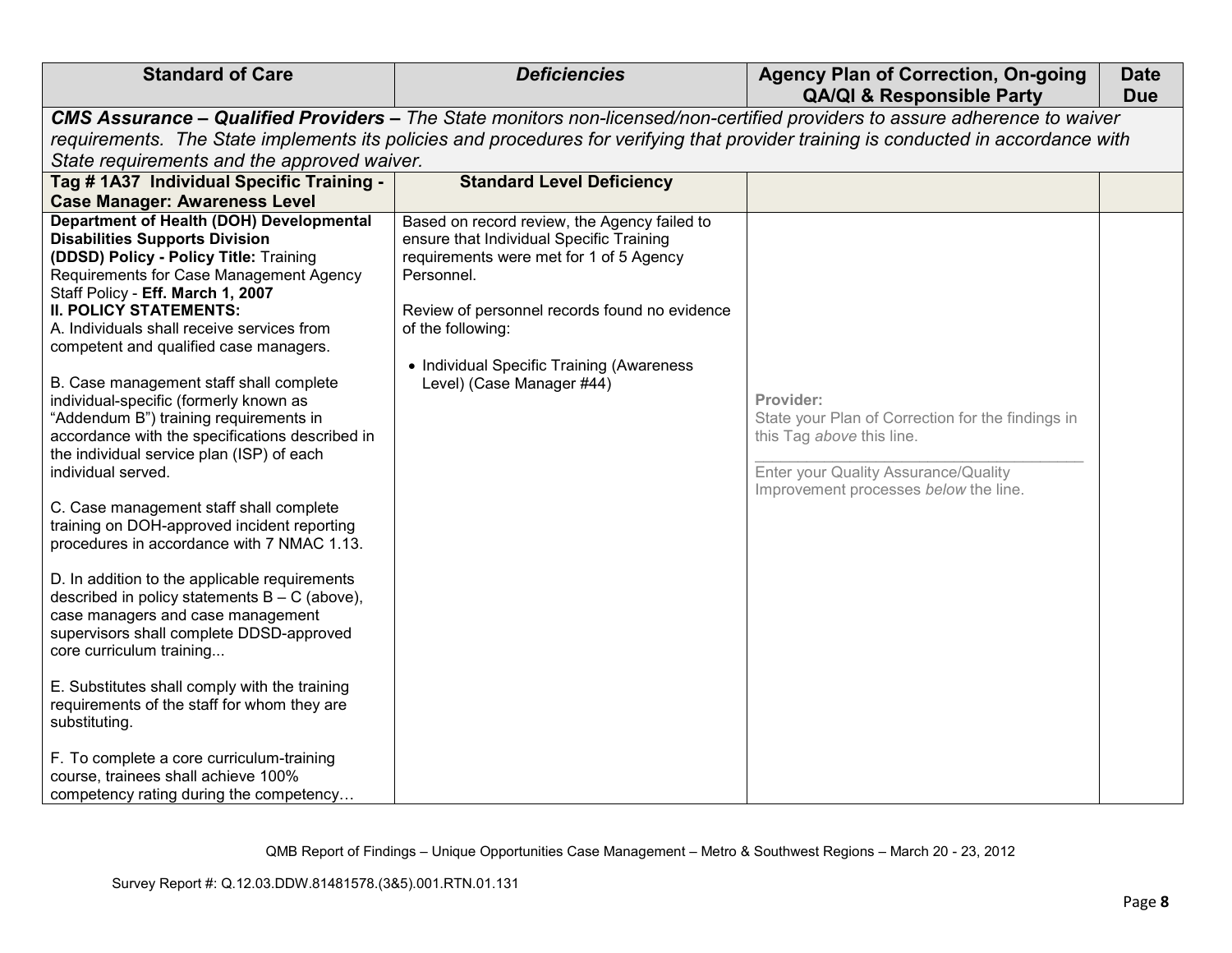| Tag #4C17 Case Manager Qualifications                                                                                                                                                                                                                                                                                                                                                                                                                                                                                                                                                                                                                                                      | <b>Standard Level Deficiency</b>                                                                                                                                                                                                                                                     |                                                                                                                                                                 |  |
|--------------------------------------------------------------------------------------------------------------------------------------------------------------------------------------------------------------------------------------------------------------------------------------------------------------------------------------------------------------------------------------------------------------------------------------------------------------------------------------------------------------------------------------------------------------------------------------------------------------------------------------------------------------------------------------------|--------------------------------------------------------------------------------------------------------------------------------------------------------------------------------------------------------------------------------------------------------------------------------------|-----------------------------------------------------------------------------------------------------------------------------------------------------------------|--|
| - Required Training<br>Developmental Disabilities (DD) Waiver Service<br>Standards effective 4/1/2007<br><b>CHAPTER 4 IV. CASE MANAGEMENT</b><br>PROVIDER AGENCY REQUIREMENTS<br>E. Case Manager Qualifications: Case<br>Managers, whether subcontracting or employed<br>by a Provider Agency, shall meet these<br>requirements:                                                                                                                                                                                                                                                                                                                                                           | Based on record review, the Agency failed to<br>ensure that Training requirements were met for<br>2 of 5 Case Managers.<br>Review of Case Manager training records found<br>no evidence of the following required<br>DOH/DDSD trainings being completed:<br>Pre-Service Manual (#44) |                                                                                                                                                                 |  |
| (1) Case Managers shall possess these<br>qualifications:                                                                                                                                                                                                                                                                                                                                                                                                                                                                                                                                                                                                                                   | Promoting Effective Teamwork (#43)<br>$\bullet$                                                                                                                                                                                                                                      | Provider:                                                                                                                                                       |  |
| (2) Within specified timelines, Case Managers<br>shall meet the requirements for training specified<br>in the DDSD policy governing the training<br>requirements for Case Managers serving<br>individuals with developmental disabilities. All<br>Case Management Provider Agencies are<br>required to report required personnel training<br>status to the DDSD Statewide Training<br>Database as follows:<br>(a) Initial comprehensive personnel status<br>report (name, date of hire, identification<br>number category) on all required<br>personnel to be submitted to DDSD<br>Statewide Training Database within the<br>first ninety (90) calendar days of<br>providing services; and |                                                                                                                                                                                                                                                                                      | State your Plan of Correction for the findings in<br>this Tag above this line.<br>Enter your Quality Assurance/Quality<br>Improvement processes below the line. |  |
| (b) Quarterly personnel update reports sent<br>to DDSD Statewide Training Database to<br>reflect new hires, terminations, or agency<br>position changes, and name changes.                                                                                                                                                                                                                                                                                                                                                                                                                                                                                                                 |                                                                                                                                                                                                                                                                                      |                                                                                                                                                                 |  |
| <b>Department of Health (DOH)</b><br><b>Developmental Disabilities Supports Division</b><br>(DDSD) Policy - Policy Title: Training<br>Requirements for Case Management Agency                                                                                                                                                                                                                                                                                                                                                                                                                                                                                                              |                                                                                                                                                                                                                                                                                      |                                                                                                                                                                 |  |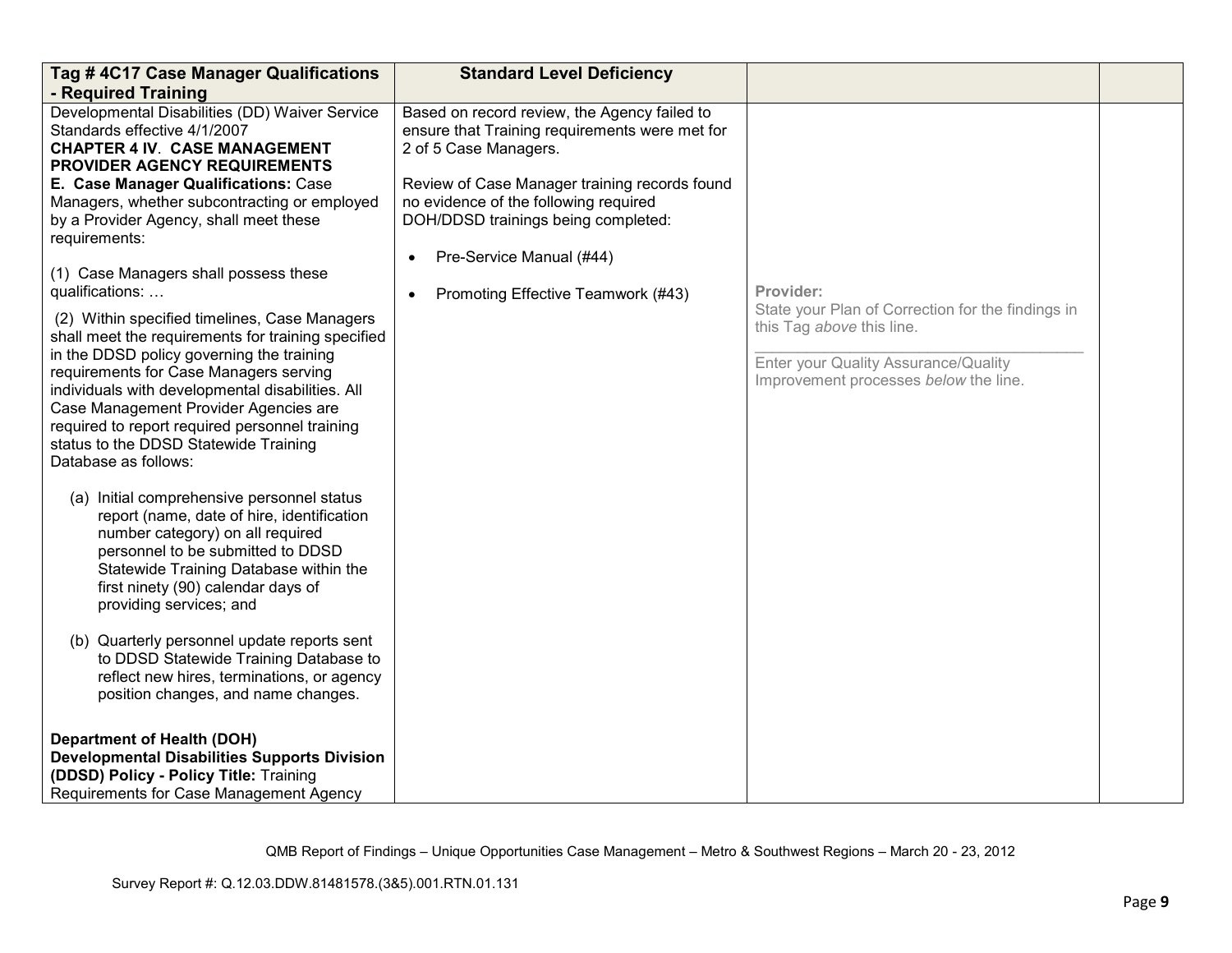| Staff Policy - Eff. March 1, 2007                                                                                                                                                                                                                 |  |  |
|---------------------------------------------------------------------------------------------------------------------------------------------------------------------------------------------------------------------------------------------------|--|--|
| <b>II. POLICY STATEMENTS:</b><br>A. Individuals shall receive services from<br>competent and qualified case managers.                                                                                                                             |  |  |
| B. Case management staff shall complete<br>individual-specific (formerly known as<br>"Addendum B") training requirements in<br>accordance with the specifications described in<br>the individual service plan (ISP) of each<br>individual served. |  |  |
| C. Case management staff shall complete<br>training on DOH-approved incident reporting<br>procedures in accordance with 7 NMAC 1.13.                                                                                                              |  |  |
| D. In addition to the applicable requirements<br>described in policy statements $B - C$ (above),<br>case managers and case management<br>supervisors shall complete DDSD-approved<br>core curriculum training                                     |  |  |
| E. Substitutes shall comply with the training<br>requirements of the staff for whom they are<br>substituting.                                                                                                                                     |  |  |
| F. To complete a core curriculum-training<br>course, trainees shall achieve 100%<br>competency rating during the competency<br>verification process.                                                                                              |  |  |
|                                                                                                                                                                                                                                                   |  |  |
|                                                                                                                                                                                                                                                   |  |  |
|                                                                                                                                                                                                                                                   |  |  |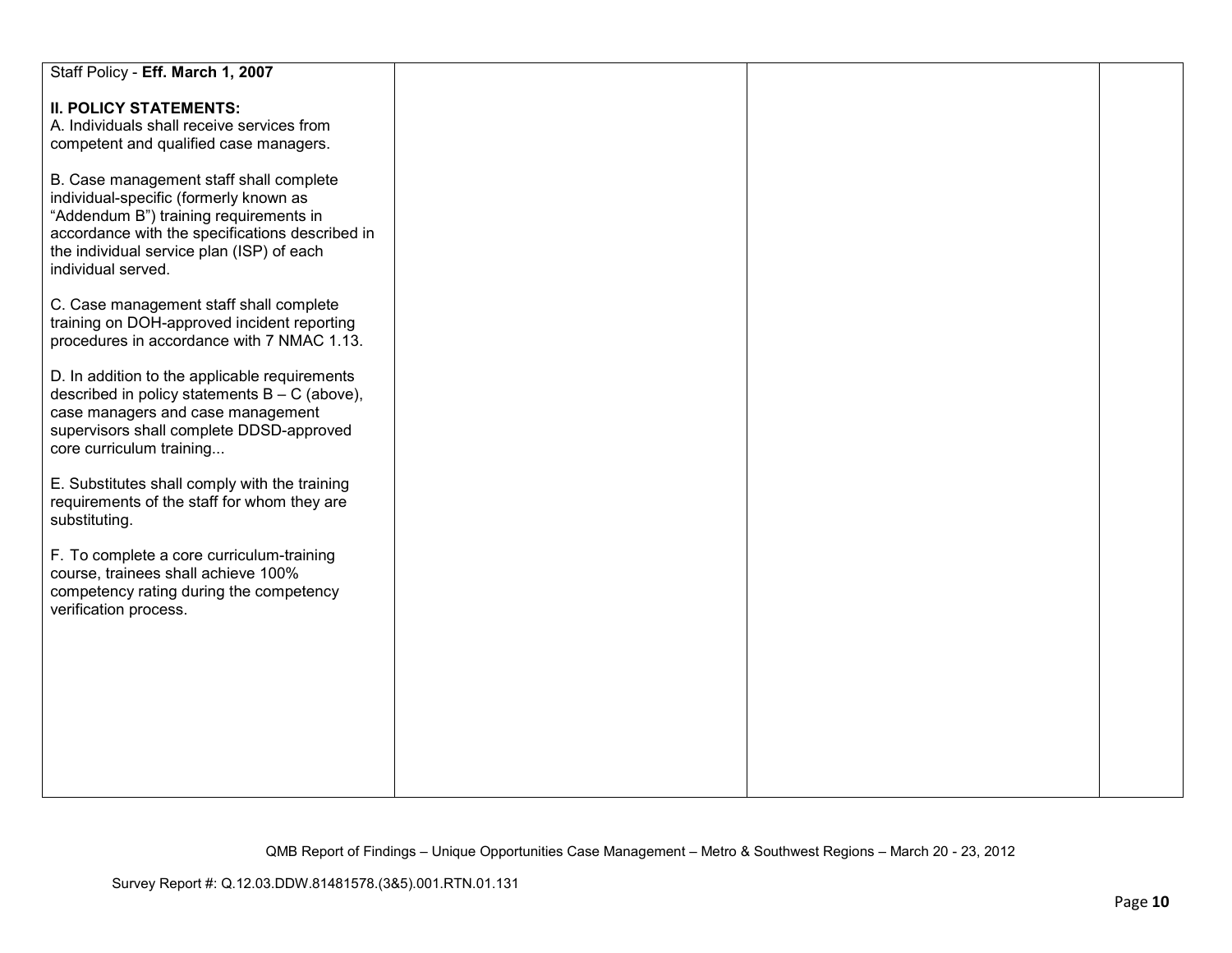| <b>Standard of Care</b>                                                                                                              | <b>Deficiencies</b>                                                                                                            | <b>Agency Plan of Correction, On-going</b><br><b>QA/QI &amp; Responsible Party</b> | <b>Date</b><br><b>Due</b> |
|--------------------------------------------------------------------------------------------------------------------------------------|--------------------------------------------------------------------------------------------------------------------------------|------------------------------------------------------------------------------------|---------------------------|
|                                                                                                                                      | CMS Assurance - Health and Welfare - The state, on an ongoing basis, identifies, addresses and seeks to prevent occurrences of |                                                                                    |                           |
| abuse, neglect and exploitation. Individuals shall be afforded their basic human rights. The provider supports individuals to access |                                                                                                                                |                                                                                    |                           |
| needed healthcare services in a timely manner.                                                                                       |                                                                                                                                |                                                                                    |                           |
| Tag # 1A03 CQI System                                                                                                                | <b>Standard Level Deficiency</b>                                                                                               |                                                                                    |                           |
|                                                                                                                                      |                                                                                                                                |                                                                                    |                           |
| Developmental Disabilities (DD) Waiver Service                                                                                       | Based on record review, the Agency failed to                                                                                   |                                                                                    |                           |
| Standards effective 4/1/2007                                                                                                         | implement their Continuous Quality                                                                                             |                                                                                    |                           |
| <b>CHAPTER 1 I. PROVIDER AGENCY</b><br><b>ENROLLMENT PROCESS</b>                                                                     | Management System as required by standard.                                                                                     |                                                                                    |                           |
| I. Continuous Quality Management System:                                                                                             | The following was not found, not current and or                                                                                |                                                                                    |                           |
| Prior to approval or renewal of a DD Waiver                                                                                          | incomplete:                                                                                                                    |                                                                                    |                           |
| Provider Agreement, the Provider Agency is                                                                                           |                                                                                                                                |                                                                                    |                           |
| required to submit in writing the current                                                                                            | • The Agency's Continuous Quality                                                                                              |                                                                                    |                           |
| Continuous Quality Improvement Plan to the                                                                                           | Improvement Plan was not updated on an                                                                                         |                                                                                    |                           |
| DOH for approval. In addition, on an annual                                                                                          | annual basis. CQI Plan provided was dated                                                                                      | Provider:                                                                          |                           |
| basis DD Waiver Provider Agencies shall                                                                                              | July 1, 2010.                                                                                                                  | State your Plan of Correction for the findings in                                  |                           |
| develop or update and implement the                                                                                                  |                                                                                                                                | this Tag above this line.                                                          |                           |
| Continuous Quality Improvement Plan. The CQI<br>Plan shall be used to 1) discover strengths and                                      | • No evidence found indicating how the                                                                                         | Enter your Quality Assurance/Quality                                               |                           |
| challenges of the provider agency, as well as                                                                                        | following items were implemented and/or<br>monitored.                                                                          | Improvement processes below the line.                                              |                           |
| strengths, and barriers individuals experience in                                                                                    |                                                                                                                                |                                                                                    |                           |
| receiving the quality, quantity, and                                                                                                 | $\triangleright$ Individual access to needed services and                                                                      |                                                                                    |                           |
| meaningfulness of services that he or she                                                                                            | supports;                                                                                                                      |                                                                                    |                           |
| desires; 2) build on strengths and remediate                                                                                         |                                                                                                                                |                                                                                    |                           |
| individual and provider level issues to improve                                                                                      | $\triangleright$ Effectiveness and timeliness of                                                                               |                                                                                    |                           |
| the provider's service provision over time. At a                                                                                     | implementation of Individualized Service                                                                                       |                                                                                    |                           |
| minimum the CQI Plan shall address how the                                                                                           | Plans;                                                                                                                         |                                                                                    |                           |
| agency will collect, analyze, act on data and<br>evaluate results related to:                                                        | $\triangleright$ Trends in achievement of individual                                                                           |                                                                                    |                           |
| (1) Individual access to needed services and                                                                                         | outcomes in the Individual Service Plans                                                                                       |                                                                                    |                           |
| supports;                                                                                                                            |                                                                                                                                |                                                                                    |                           |
| Effectiveness and timeliness of<br>(2)                                                                                               | $\triangleright$ A monitoring protocol that provides for the                                                                   |                                                                                    |                           |
| implementation of Individualized Service                                                                                             | evaluation of quality, effectiveness and                                                                                       |                                                                                    |                           |
| Plans;                                                                                                                               | continued need for services and supports                                                                                       |                                                                                    |                           |
| (3) Trends in achievement of individual                                                                                              | provided to the individual.                                                                                                    |                                                                                    |                           |
| outcomes in the Individual Service Plans;                                                                                            |                                                                                                                                |                                                                                    |                           |
| Trends in medication and medical incidents<br>(4)                                                                                    | $\triangleright$ Assure that reports and ISPs meet                                                                             |                                                                                    |                           |
| leading to adverse health events;                                                                                                    | required timelines and include required                                                                                        |                                                                                    |                           |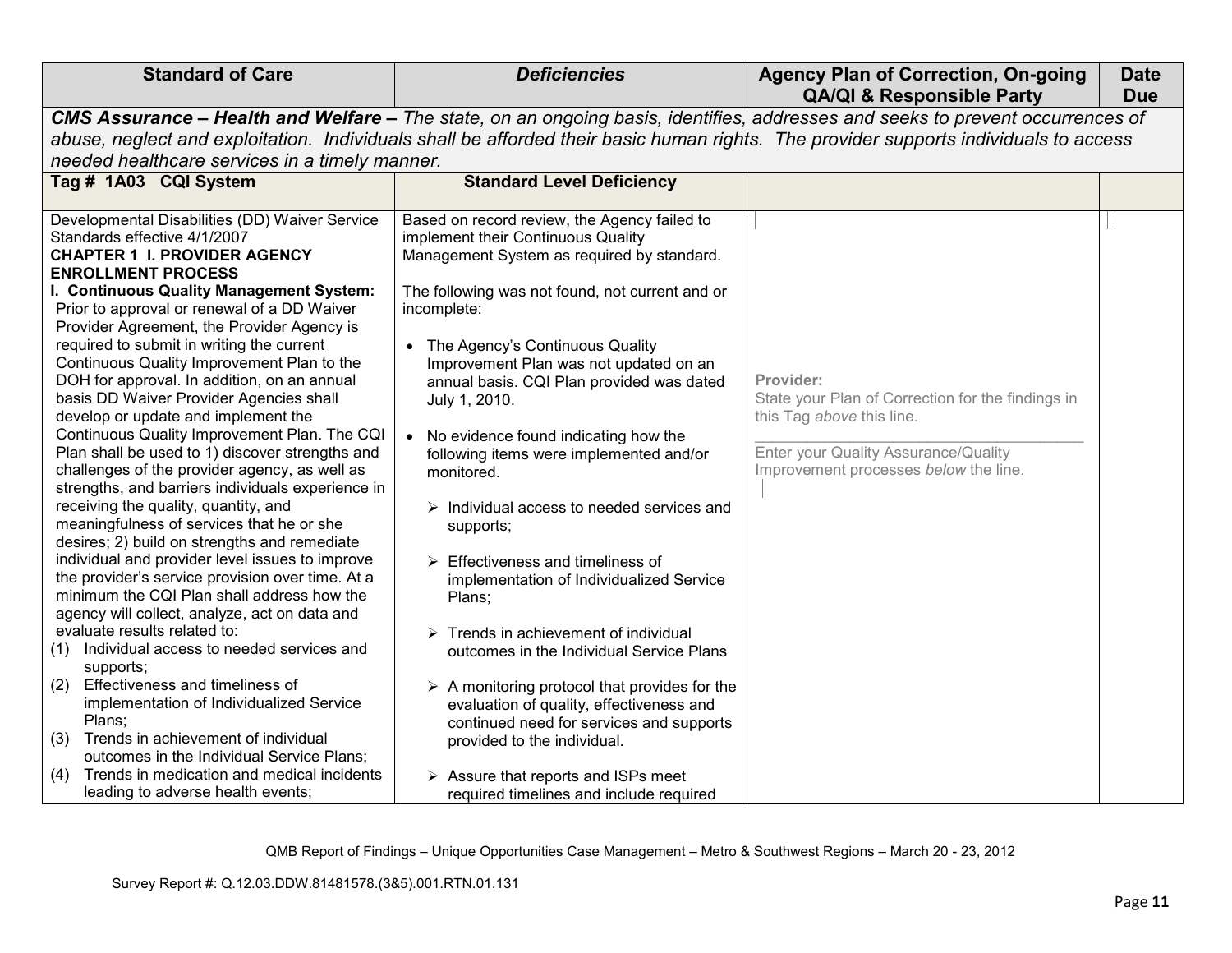| Trends in the adequacy of planning and<br>(5)<br>coordination of healthcare supports at both<br>supervisory and direct support levels;                                              | content.<br>$\triangleright$ How the Agency will maintain regular                                                                                             |  |
|-------------------------------------------------------------------------------------------------------------------------------------------------------------------------------------|---------------------------------------------------------------------------------------------------------------------------------------------------------------|--|
| Quality and completeness documentation;<br>(6)<br>and                                                                                                                               | communication with all providers<br>delivering services and products to the                                                                                   |  |
| Trends in individual and guardian<br>(7)<br>satisfaction.                                                                                                                           | individual.                                                                                                                                                   |  |
| Developmental Disabilities (DD) Waiver Service<br>Standards effective 4/1/2007                                                                                                      | $\triangleright$ Review of alleged complaints and<br>incidents.                                                                                               |  |
| DDSD DDW Std. Chapter 4.IV.C.1 Continuous<br><b>Quality Management System:</b><br>Agency shall have an Internal Quality Assurance<br>and Improvement Plan with annual updates. At a | When #40 was asked how does she oversee<br>that all reportable incidents are reported,<br>tracked & trended by the Incident<br><b>Management Coordinator:</b> |  |
| minimum does the Agency's Internal Quality<br>Assurance & Improvement Plan address the<br>following:                                                                                | #40, stated, "It's addressed in staff meetings. I'm<br>going to start a separate log to track that."                                                          |  |
| A monitoring protocol that provides for the<br>evaluation of quality, effectiveness and<br>continued need for services and supports<br>provided to the individual.                  |                                                                                                                                                               |  |
| Assure that reports and ISPs meet required<br>$\bullet$<br>timelines and include required content.                                                                                  |                                                                                                                                                               |  |
| Annual satisfaction surveys with individuals<br>$\bullet$<br>regarding case management services.                                                                                    |                                                                                                                                                               |  |
| How the Agency will maintain regular<br>communication with all providers delivering<br>services and products to the individual.                                                     |                                                                                                                                                               |  |
| 7.1.13.9 INCIDENT MANAGEMENT SYSTEM<br><b>REPORTING REQUIREMENTS FOR</b>                                                                                                            |                                                                                                                                                               |  |
| <b>COMMUNITY BASED SERVICE PROVIDERS:</b><br>E. Quality Improvement System for                                                                                                      |                                                                                                                                                               |  |
| <b>Community Based Service Providers: The</b>                                                                                                                                       |                                                                                                                                                               |  |
| community based service provider shall                                                                                                                                              |                                                                                                                                                               |  |
| establish and implement a quality improvement                                                                                                                                       |                                                                                                                                                               |  |
| system for reviewing alleged complaints and<br>incidents. The incident management system                                                                                            |                                                                                                                                                               |  |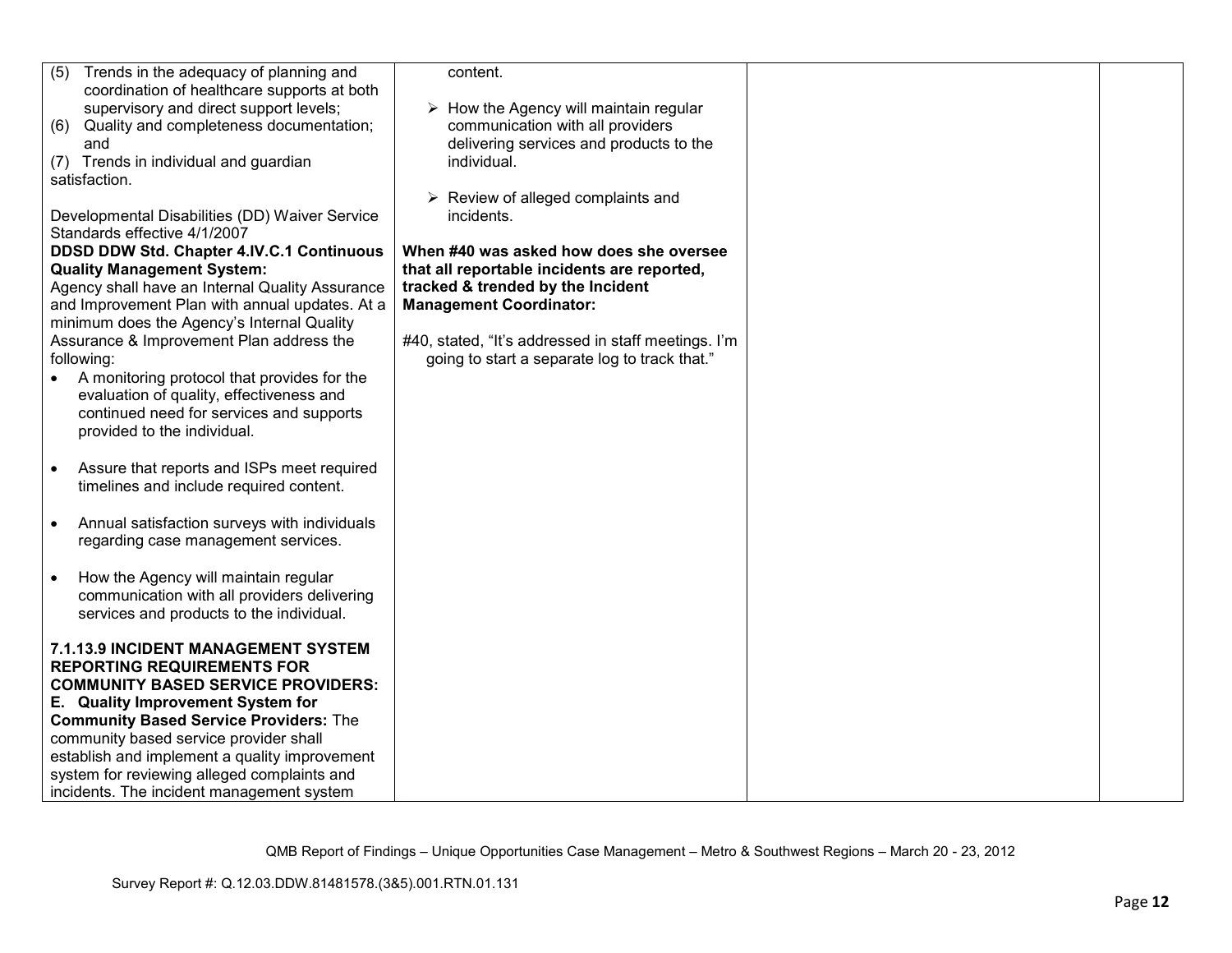| shall include written documentation of corrective<br>actions taken. The community based service<br>provider shall maintain documented evidence<br>that all alleged violations are thoroughly<br>investigated, and shall take all reasonable steps<br>to prevent further incidents. The community<br>based service provider shall provide the<br>following internal monitoring and facilitating<br>quality improvement system: |  |  |
|-------------------------------------------------------------------------------------------------------------------------------------------------------------------------------------------------------------------------------------------------------------------------------------------------------------------------------------------------------------------------------------------------------------------------------|--|--|
| (1) community based service providers funded<br>through the long-term services division to<br>provide waiver services shall have current<br>incident management policy and<br>procedures in place, which comply with the<br>department's current requirements;<br>community based service providers<br>(2)<br>providing developmental disabilities                                                                            |  |  |
| services must have a designated incident<br>management coordinator in place;<br>community based service providers<br>(4)<br>providing developmental disabilities<br>services must have an incident<br>management committee to address internal<br>and external incident reports for the<br>purpose of looking at internal root causes<br>and to take action on identified trends or<br>issues.                                |  |  |
|                                                                                                                                                                                                                                                                                                                                                                                                                               |  |  |
|                                                                                                                                                                                                                                                                                                                                                                                                                               |  |  |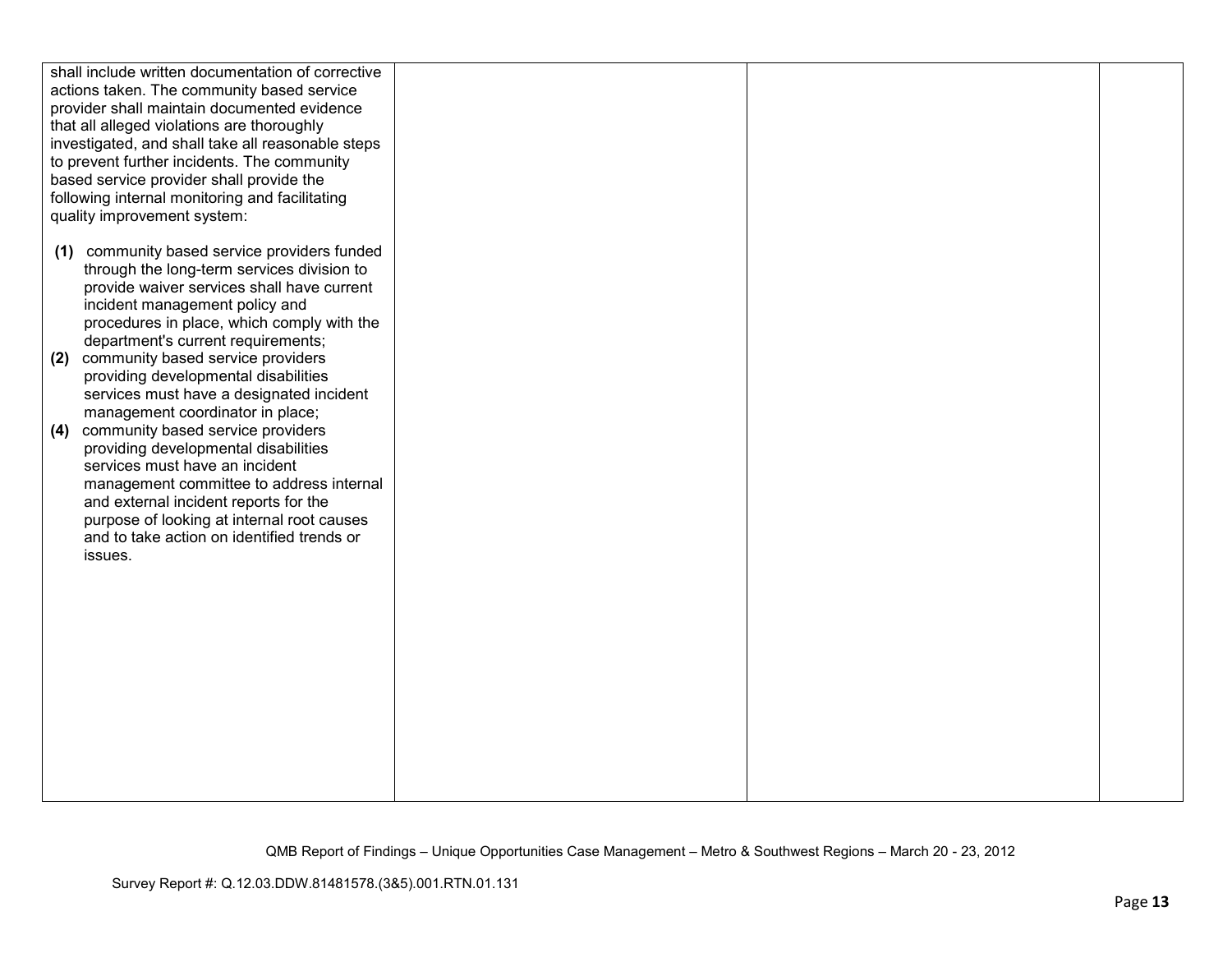| <b>Standard of Care</b>                                                                                                                                                                                        | <b>Deficiencies</b>                                                                                                                                                                                                                                                                                | <b>Agency Plan of Correction, On-going</b><br><b>QA/QI &amp; Responsible Party</b>                                                                           | <b>Date</b><br><b>Due</b> |
|----------------------------------------------------------------------------------------------------------------------------------------------------------------------------------------------------------------|----------------------------------------------------------------------------------------------------------------------------------------------------------------------------------------------------------------------------------------------------------------------------------------------------|--------------------------------------------------------------------------------------------------------------------------------------------------------------|---------------------------|
| CMS Assurance – Financial Accountability – State financial oversight exists to assure that claims are coded and paid for in<br>accordance with the reimbursement methodology specified in the approved waiver. |                                                                                                                                                                                                                                                                                                    |                                                                                                                                                              |                           |
| TAG #1A12 All Services Reimbursement (No Deficiencies)                                                                                                                                                         |                                                                                                                                                                                                                                                                                                    |                                                                                                                                                              |                           |
| <b>SERVICE DELIVERY AND LOCATION</b>                                                                                                                                                                           |                                                                                                                                                                                                                                                                                                    | Developmental Disabilities (DD) Waiver Service Standards effective 4/1/2007 Chapter 1. III. PROVIDER AGENCY DOCUMENTATION OF                                 |                           |
| (3) The signature or authenticated name of staff providing the service.                                                                                                                                        | prior to a request for reimbursement from the HSD. For each unit billed, the record shall contain the following:<br>(1) Date, start and end time of each service encounter or other billable service interval;<br>(2) A description of what occurred during the encounter or service interval; and | <b>B. Billable Units:</b> The documentation of the billable time spent with an individual shall be kept on the written or electronic record that is prepared |                           |
| Billing for Case Management services was reviewed for 17 of 17 individuals. Progress notes and billing records supported billing activities for the<br>months of December 2011, January and February 2012.     |                                                                                                                                                                                                                                                                                                    |                                                                                                                                                              |                           |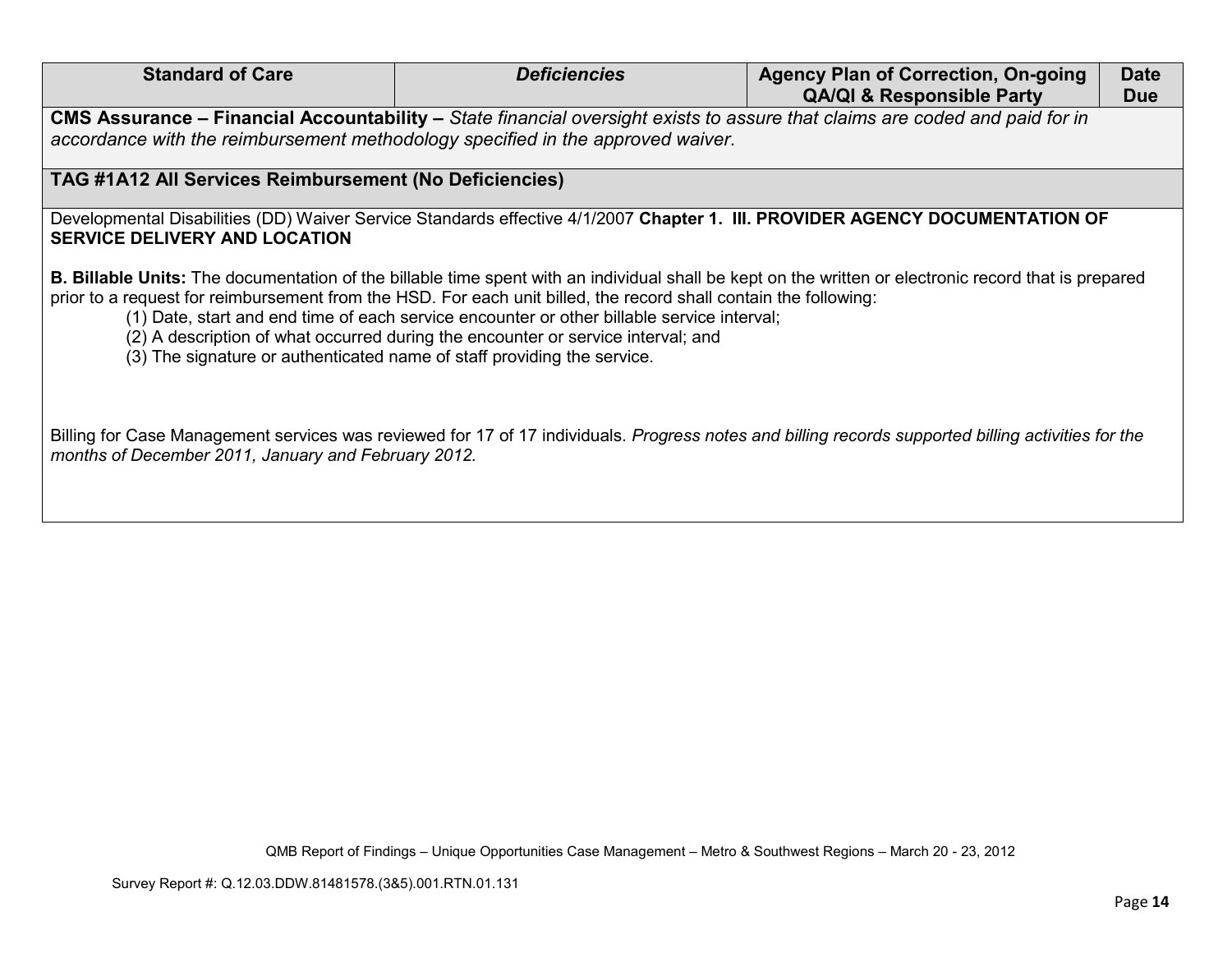

CATHERINE D. TORRES, M.D., CABINET SECRETARY

SUSANA MARTINEZ, GOVERNOR

Date: July 24, 2012

To: Diana DeBaca, Executive Director Provider: Unique Opportunities Case Management Address: 2325 San Pedro NE, Suite 2H State/Zip: Albuquerque, NM 87110

E-mail Address: dyd57@yahoo.com

| Region:           | Metro & Southwest                 |
|-------------------|-----------------------------------|
| Survey Date:      | March 20 - 23, 2012               |
| Program Surveyed: | Developmental Disabilities Waiver |
| Service Surveyed: | Case Management                   |
| Survey Type:      | Routine                           |

Dear Ms. DeBaca:

The Division of Health Improvement/Quality Management Bureau has received, reviewed and approved the supporting documents you submitted for your Plan of Correction. The documents you provided verified that all previously cited survey Deficiencies have been corrected.

### **The Plan of Correction process is now complete.**

**Furthermore, your agency is now determined to be in Compliance with all Conditions of Participation.**